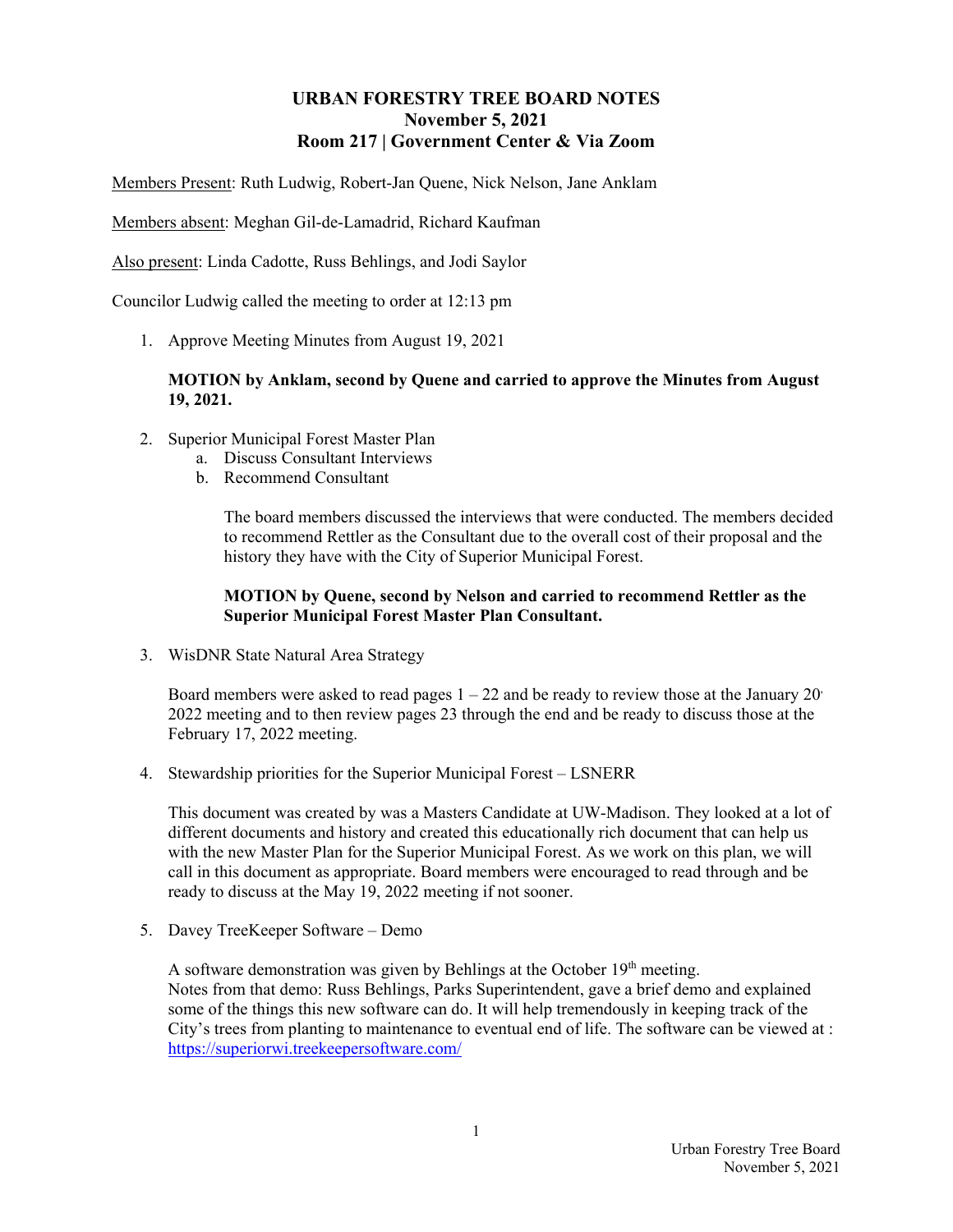- 6. Director's & Superintendent's Reports
	- a. We are working with Cricket signs to come up with some new Tribute Tree Engraved plaques. The template we have seen looks like a great option and the prices are right in the ballpark of where we would like to be. Cadotte hopes to have this in place before January's meeting to show the Board. While we do not replace damaged signs, residents will be given the option to purchase a new sign should something happen to their old sign.
	- b. Tribute Tree brochures were delivered town to places that they might be seen by residents.
	- c. Cadotte attended a regional state Urban Forestry Council Board meeting recently at which, the Illinois State Board shared a large brochure for tree recommendations. It contains a lot of good educational information about what tree to plant in a specific area, how to plant, how to maintain and more. This would be a good project to consider for the City of Superior at some point.
	- d. The City is doing a new sidewalk snow removal program along the Safe Routes to School. Those who fall on that route received a postcard with the clearance our equipment needs to get through the route. The Parks crew will be going out to prune and make sure we have those clearances. Residents were encouraged to prune in advance of the City crews if they preferred to take care of it themselves.
	- e. SBID has had the contract to take care of the shrubs and vegetation along Tower and Belknap – in 2022 that will fall to the Parks, Recreation & Forestry Department to put out for contract to take care of those areas going forward.
	- f. Holiday Tree Lighting November  $26<sup>th</sup>$  at 5:30pm. 2023 will be the last holiday tree lighting. As the tree will be retired after that, we have more than a year to plan what will be done. The parks Crew was talking about fundraising ideas for creating items in house to be able to sell to residents vs having the tree "processed" by a contractor.
	- g. Cadotte brought up that there remains an opening on the Urban Forestry Tree Board. She encouraged members to think about other City of Superior residents who might be a good fit and compliment the skill sets that the current tree board members bring.
	- h. Future agenda items: Quene would like to see a topic about how to make the public aware of invasive species like buckthorn and what to do with them.
- 7. Schedule 2022 Regular Meeting Date(s)/Times
	- a. Thursday, January 20, 2022
	- b. Thursday, February 18, 2022
	- c. Thursday, May 19, 2022
	- d. Thursday, July 21, 2022
	- e. Thursday, October 20, 2022

Councilor Ludwig announced the meeting adjourned at 12:57 p.m.

Minutes submitted to the Council Meeting of November 16, 2021.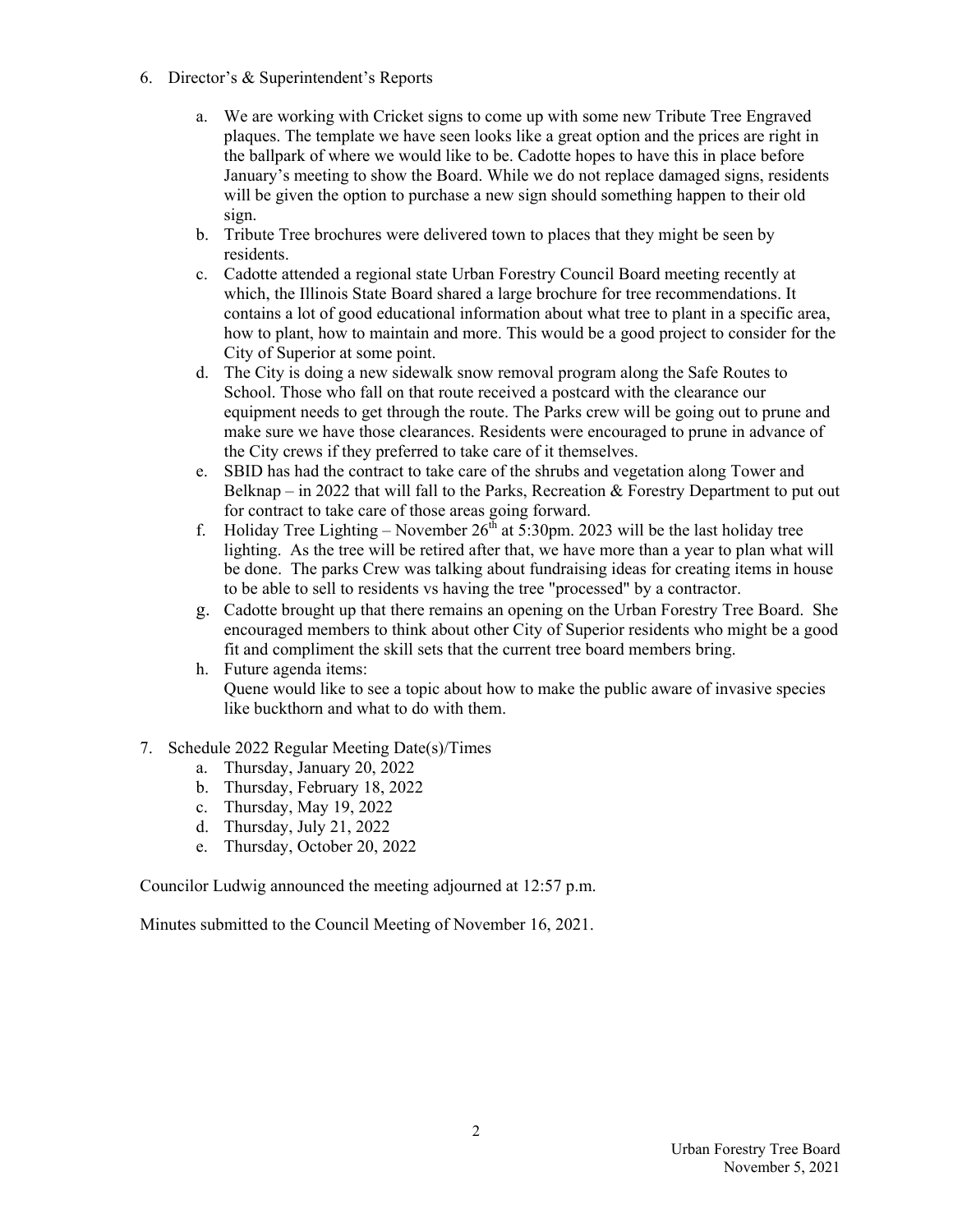

## WISCONSIN

Living up to our name.

AGREEMENT - 2021

# **Municipal Forest Master Park Planning Services**

CITY OF SUPERIOR, WISCONSIN Linda Cadotte Director of Parks, Recreation & Forestry

**Bid #21-27-PRF**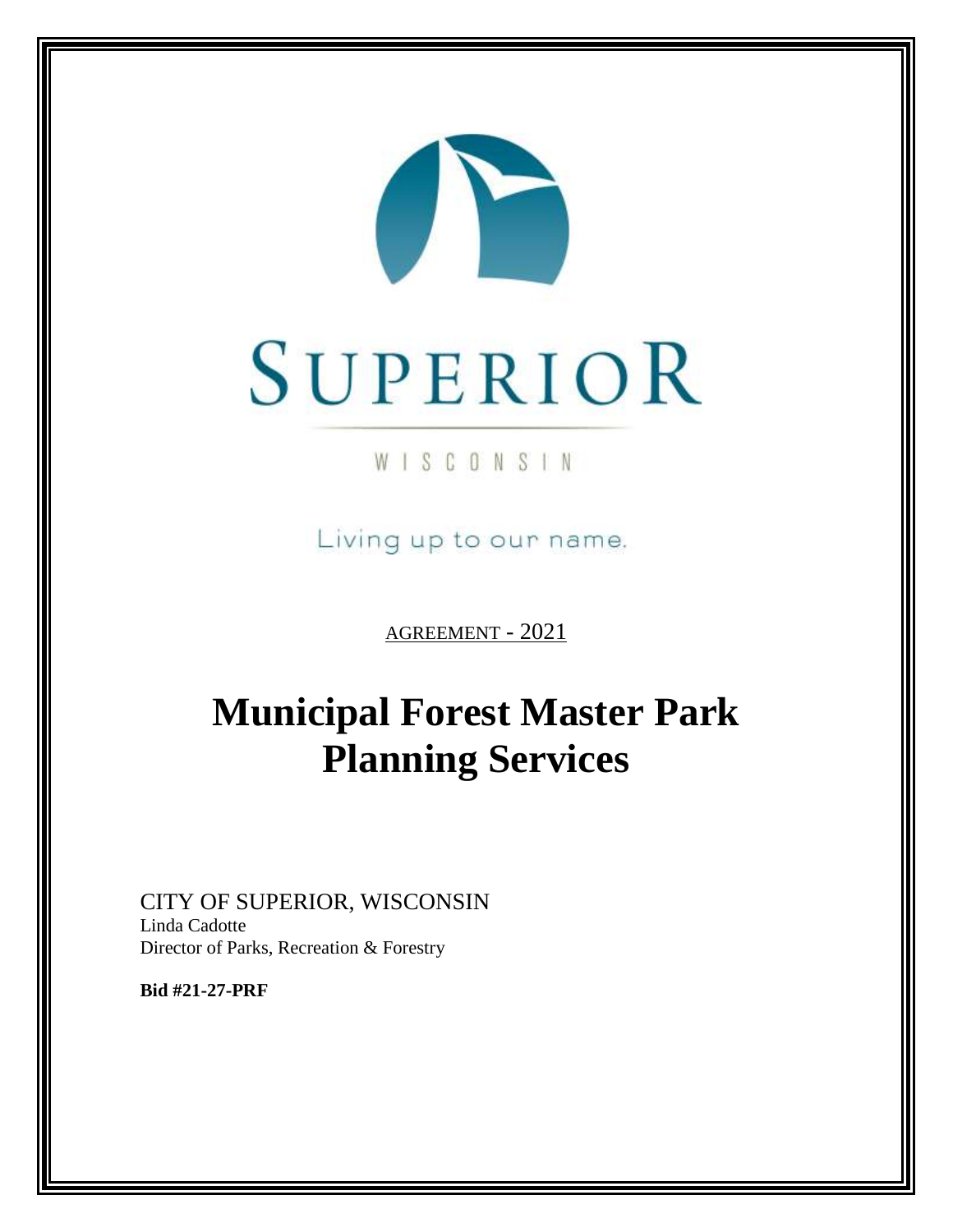## **TABLE OF CONTENTS**

| 8. Professional Services for Municipal Forest Master Park Plan  14 |  |
|--------------------------------------------------------------------|--|
|                                                                    |  |
|                                                                    |  |
|                                                                    |  |
|                                                                    |  |
|                                                                    |  |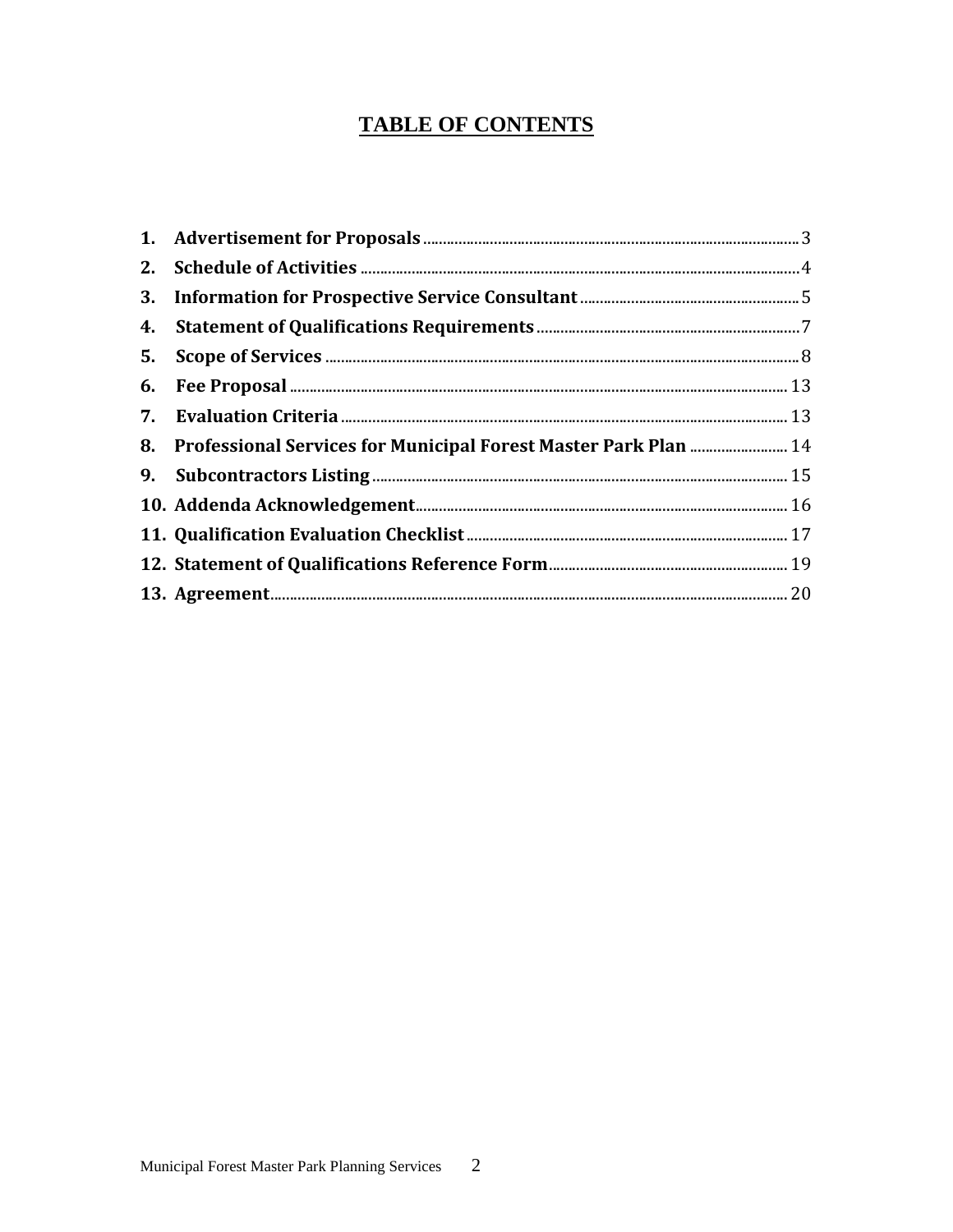## <span id="page-4-0"></span>**1. Advertisement for Proposals**

## **Request for Statement of Proposal and Qualifications**

## **City of Superior, Wisconsin Professional Services for**

## **Municipal Forest Master Park Planning Services**

Proposals will be received by the City of Superior, Attn: Contract Analyst, at 1316 North 14<sup>th</sup> Street, 2<sup>nd</sup> floor, Superior, WI 54880. Proposals will be evaluated by City staff.

Proposals Due: Proposal Due Date: **Tuesday, September 28, 2021, at 10:00 AM**

#### Project: **The City of Superior, Wisconsin is seeking interested and qualified firms to submit a response to the requirements outlined in this Request for Proposal and Qualifications to create a Municipal Forest Master Plan and access how the current plan is being coordinated.**

All proposals must be prepared on the form provided and submitted in accordance to the Instructions to Consultant/Firm. Proposal requirements may be requested from the City of Superior, Attn: Contract Analyst, Government Center, 2nd Floor, 1316 North 14th Street, Superior, Wisconsin (darwinj@ci.superior.wi.us).

The City of Superior encourages the participation of minority, women-owned and disadvantaged business enterprises.

The City of Superior reserves the right to reject any or all proposals, to waive irregularities, or to accept such proposals, as in the opinion of the City, will be in its best interests.

Linda Cadotte Director of Parks, Recreation & Forestry

**Daily Telegram:** Friday, September 3, 2021, Friday, September 10, 2021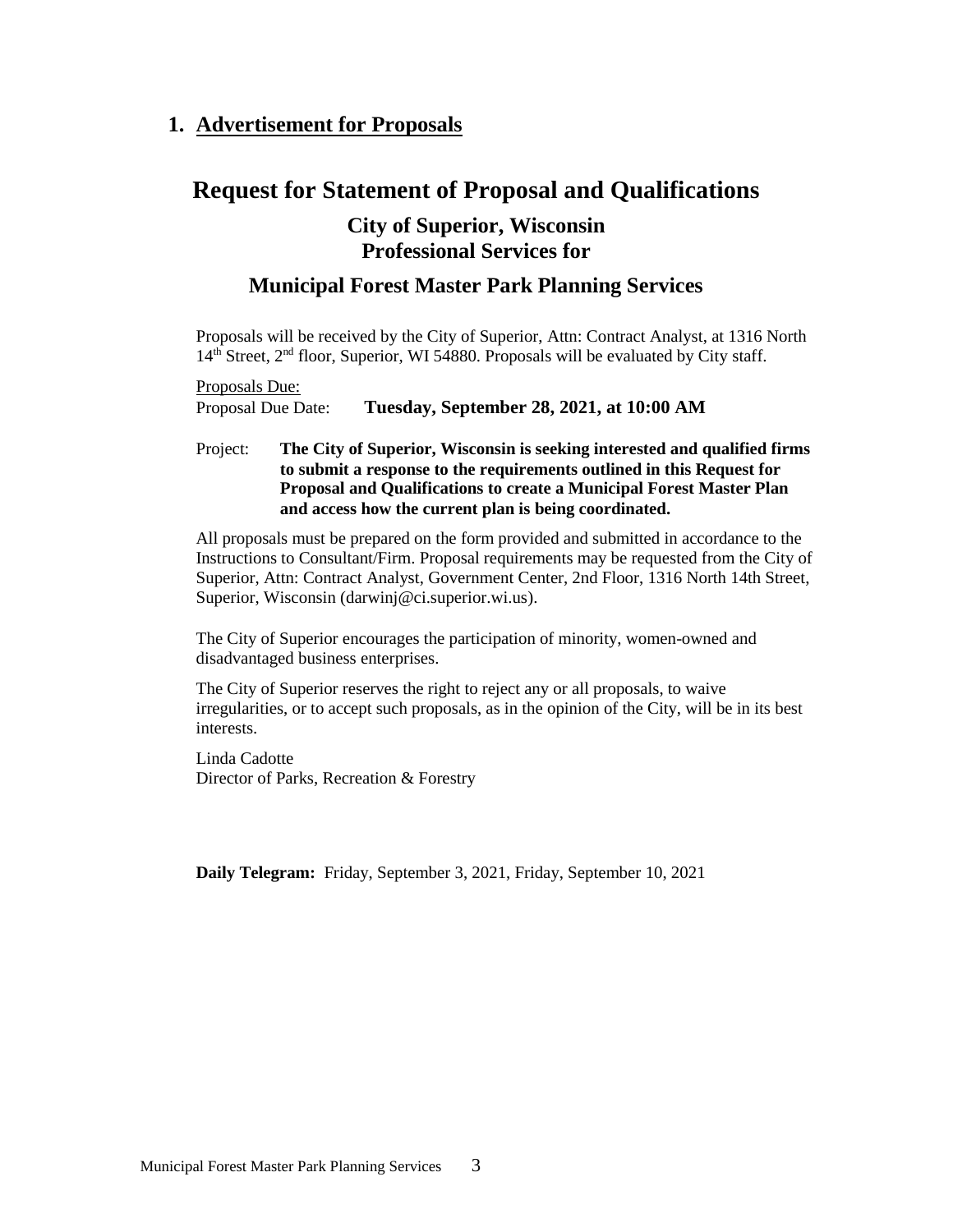## <span id="page-5-0"></span>**2. Schedule of Activities**

| <b>Subject: Municipal Forest Master Park Planning Services</b> |                                          |                      |  |  |  |
|----------------------------------------------------------------|------------------------------------------|----------------------|--|--|--|
| $RFP#: 21-27-PRF$                                              | Due Date: Tuesday, September 28,<br>2021 | Time Due: $10:00 AM$ |  |  |  |

| <b>DATE</b>                                          | <b>EVENT</b>                                                                          |
|------------------------------------------------------|---------------------------------------------------------------------------------------|
| Friday, September 3, 2021                            | <b>RFP Released</b>                                                                   |
| Friday September 3 and<br>Friday, September 10, 2021 | <b>Publication Dates</b>                                                              |
| None                                                 | Pre-Proposal Conference                                                               |
| Monday, September 20, 2021                           | Deadline for Questions                                                                |
| Wednesday, September 22,<br>2021                     | Final Addendum Issued                                                                 |
| Tuesday, September 28,<br>2021                       | <b>Sealed Proposals Due: 10:00 AM</b>                                                 |
| Week of October 4, 2021                              | Potential Interview(s)                                                                |
| Tuesday, October 19, 2021                            | City Council vote on firm recommendation                                              |
| Week of October 25, 2021                             | Sign Agreement                                                                        |
| Week of November 1, 2021                             | Work commences                                                                        |
| August – September, 2022                             | Send final plan to Urban Forestry Tree Board and City Council for<br>Review/Approvals |
| Prior to October 31, 2022                            | Final signed/approved plan submitted to City                                          |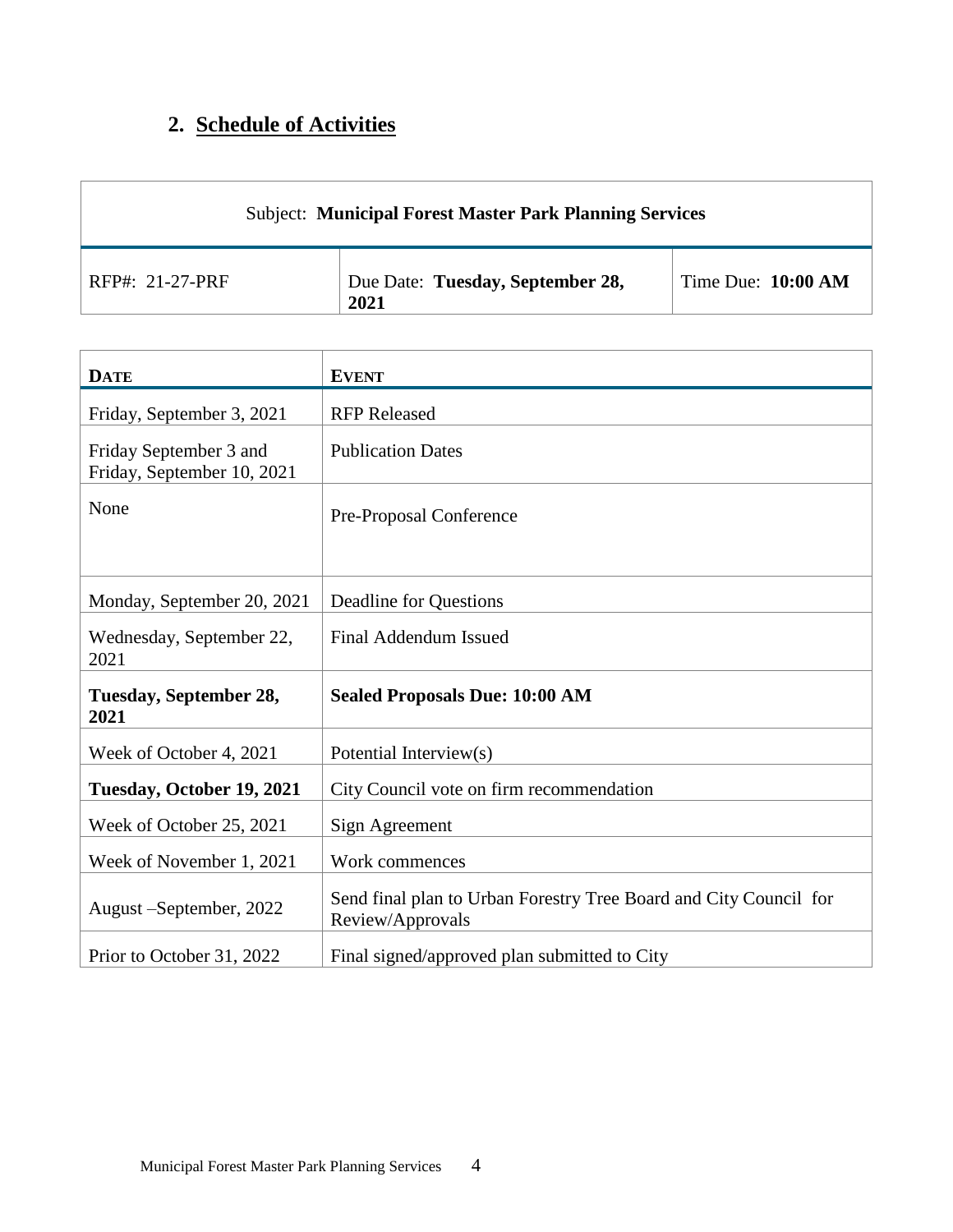## <span id="page-6-0"></span>**3. Information for Prospective Service Consultant**

- 3.1 Proposals will be accepted until **10:00 AM on Tuesday, September 28, 2021.**  Any proposals received after this time may not be considered. The proposal packet shall be placed in an envelope and shall be sealed.On the envelope shall be plainly written: the date of the opening, the title of the project and the name of the proposer. Respondent shall submit one (1) unbound original and one (1) digital copy of qualifications documents.
- 3.2 This is a qualifications based selection. The Proposal, Statement of Qualifications, Qualifications Reference Form, Qualification Evaluation Checklist, reference checks, and interviews (at the option of the City) will be used to identify the most competitive firm(s). The City reserves the right to identify competitive firm(s), as in its opinion, will be in its best interests.
- 3.3 The City of Superior Parks, Recreation & Forestry Department and its designees will review the proposals and select the most highly qualified and cost competitive firm(s) to contact for further screening as it deems appropriate.
- 3.4 The consultant shall submit a list of their subcontractors as a part of their proposal, which list shall not be added to nor altered without the written consent of the City of Superior, and as specified in 66.0901 Wisconsin Statutes.
- 3.5 The RFP will detail costs, terms, and conditions. The City reserves the right to amend the Request for Proposal and will provide a written amendment to all known parties receiving the request. Respondents shall acknowledge all addenda received.
- 3.6 Firms must submit a proposed cost in accordance with the specifications. Proposed cost must be written out in words and also entered in figures. In case of conflict, the written word prices will prevail. In case figures do not match, the figure resulting in the lower price shall be deemed the price intended and applicable.
- 3.7 Firms not returning the completed RFP within the specified time frame may be disqualified. Irregularities in the completed RFP documents may be considered sufficient cause for disqualification.
- 3.8 Subsequent to the RFP deadline, the Parks, Recreation & Forestry Department will prepare a recommendation as to which proposal to award, if any. The recommendation of the Parks, Recreation & Forestry Department may be subject to the approval of the Superior Common Council.
- 3.9 The Consultant will be required to sign a standard City Service Agreement (example attached) and provide proof of insurance for errors and omissions, property damage, public liability and workman's compensation.
- 3.10 Proposals may be amended and/or withdrawn prior to the proposal opening time. Proposals may not be withdrawn for a period of ninety (90) days after the submission deadline.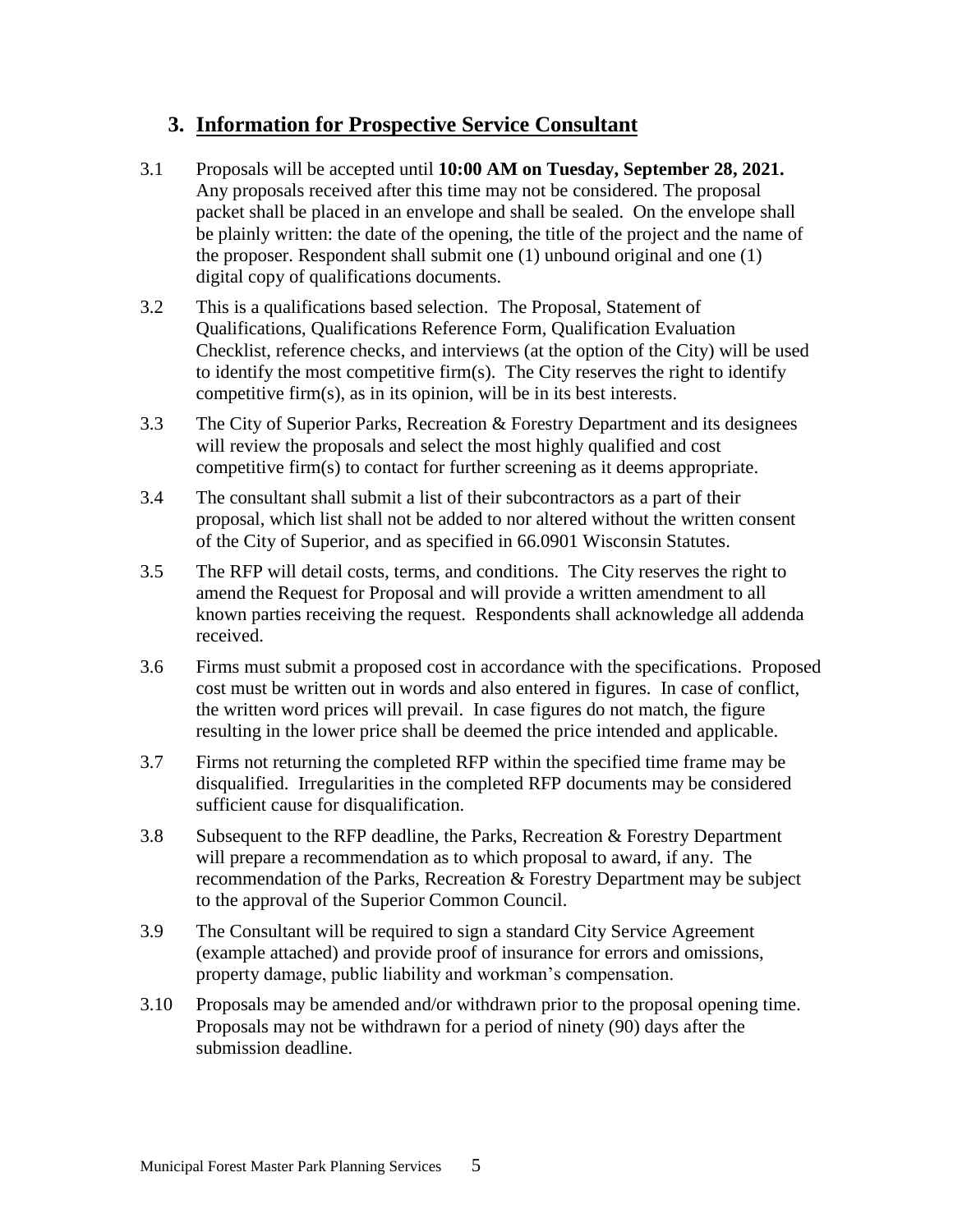- 3.11 Proposals are prepared and submitted at the sole cost and expense of the respondent, and shall become the property of the City of Superior; proposal documents will not be returned.
- 3.12 Respondents will indemnify the City of Superior from any and all debts, claims, and liabilities arising out of the proposal or the performance of the project as a result of the consultant's error, omissions, neglect, etc.
- 3.13 The City reserves the right to negotiate with respondents on the scope of the project, fees, timelines, and all other components of the project, whether or not the proposal was deemed the lowest cost to the City.
- 3.14 Firms may not subcontract any work without prior written authorization by the City of Superior Parks, Recreation & Forestry Department.
- 3.15 This shall in no way bind or prevent the City of Superior from performing, requesting quotes or proposals, bidding, or contracting any services separately.
- 3.16 Trade secrets and confidential information contained in a Proposal are not open to public inspection. Pricing is not confidential information. Proposers who include information in a Proposal that is legally protected as a trade secret or confidential information must clearly indicate the specific protected information by marking that information "Trade Secret" or "Confidential" at the appropriate place. The City will not be responsible for any public disclosure of the trade secret or confidential information if it is not marked as provided above. A Proposal in its entirety is not confidential. If a request is made under the Wisconsin Public Records Law Wis Stat. §§ 19.31-19.39 to inspect information designated as trade secret or confidential in a Proposal, the Proposer shall, upon request, immediately furnish sufficient written reasoning as to why the information should be protected from disclosure in order for the City Attorney to present the matter to the Attorney General of Wisconsin for final determination.
- 3.17 During this Proposal process, Proposer shall not contact any City Staff except those designated in the text of this RFP or subsequent addendums or correspondence. Questions should be addressed in writing to the Contract Analyst, via e-mail: *darwinj@ci.superior.wi.us* prior to Monday, September 20, 2021 at 12:30 PM. Please reference RFP #21-27-PRF and line number being referenced. Non-compliance with this provision may result in rejection of the Proposal.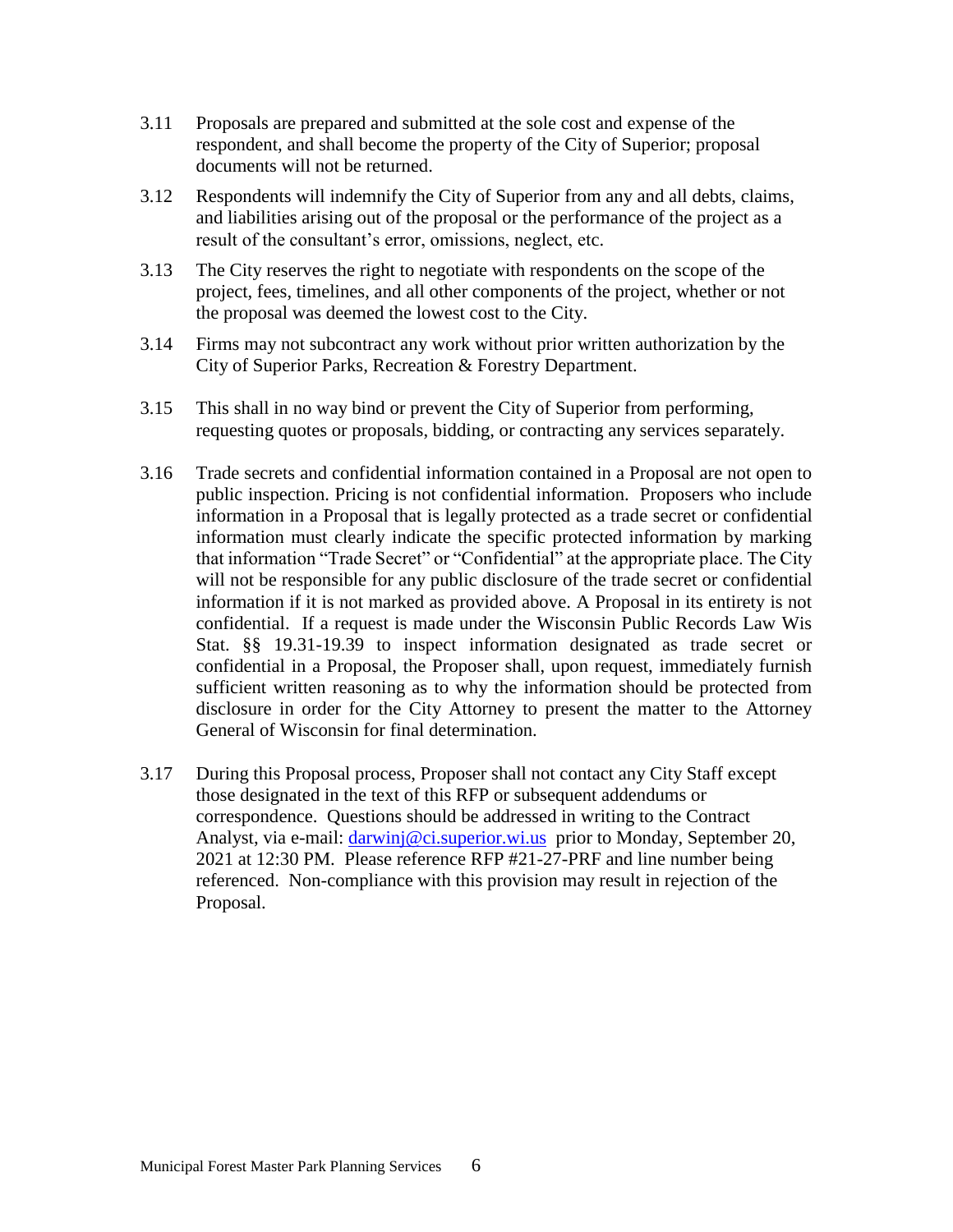## <span id="page-8-0"></span>**4. Statement of Qualifications Requirements**

Respondent shall submit one (1) unbound original and one (1) digital copy of qualifications documents.

- 4.1 State the name, address, and a company profile, including size, qualifications, technical capabilities, etc.
- 4.2 Attach a list of the largest contracts completed by your firm.
- 4.3 Include a list of the key personnel and manager of the firm. Provide a summary of the project team, field staff, and their capabilities and experience. Also note their ability to meet the project workload within the timelines established.
- 4.4 Provide examples of related experience performed by the firm during the previous three (3) years (projects with services similar to those outlined in the Section 5, General Scope of Services). The firm and key personnel must have no less than three (3) years actual business experience in the services to be provided.
- 4.5 Provide a statement describing your approach to the project and overall project management including: cost control, quality assurance, and other factors that impact the project. Note experience with City of Superior projects, applicable federal and state regulations, budget management, as well as public participation and communication strategy, etc.
- 4.6 Provide a list of all subcontractors, proposed duties and functions, qualifications, contact information, etc.
- 4.7 Complete the Statement of Qualifications Reference Form. Provide at least three (3) references of current or recent clients for similar projects and familiar with your project team. Respondents shall provide an indemnification and hold harmless statement protecting the reference for comments and opinions provided.
- 4.8 Complete the Qualification Evaluation Checklist. Reporting false, inaccurate, or misleading information shall be sufficient grounds for disqualification or contract termination. When in doubt, attach a detailed answer or call for clarification.
- 4.9 The respondent shall include a statement that he/she made their own examination, investigation and research regarding the method of doing the work, all conditions affecting the work to be done, the labor, equipment and materials, and the quantity of the work to be performed. The Proposer agrees that it has satisfied itself by Proposer's own investigation and research regarding all of such conditions, and that Proposer's conclusion to enter into the Service Agreement and based upon such investigation and research, and that Proposer shall make no claim against the City because of any of the estimates, statements or interpretations made by any officer or agent of the City which may prove to be erroneous in any respect.
- 4.10 There is no specified limit to the amount of material submitted in response to 4.1 through 4.9, however portions of submittals not clearly referencing the respective section may not be considered in the evaluation of the firm.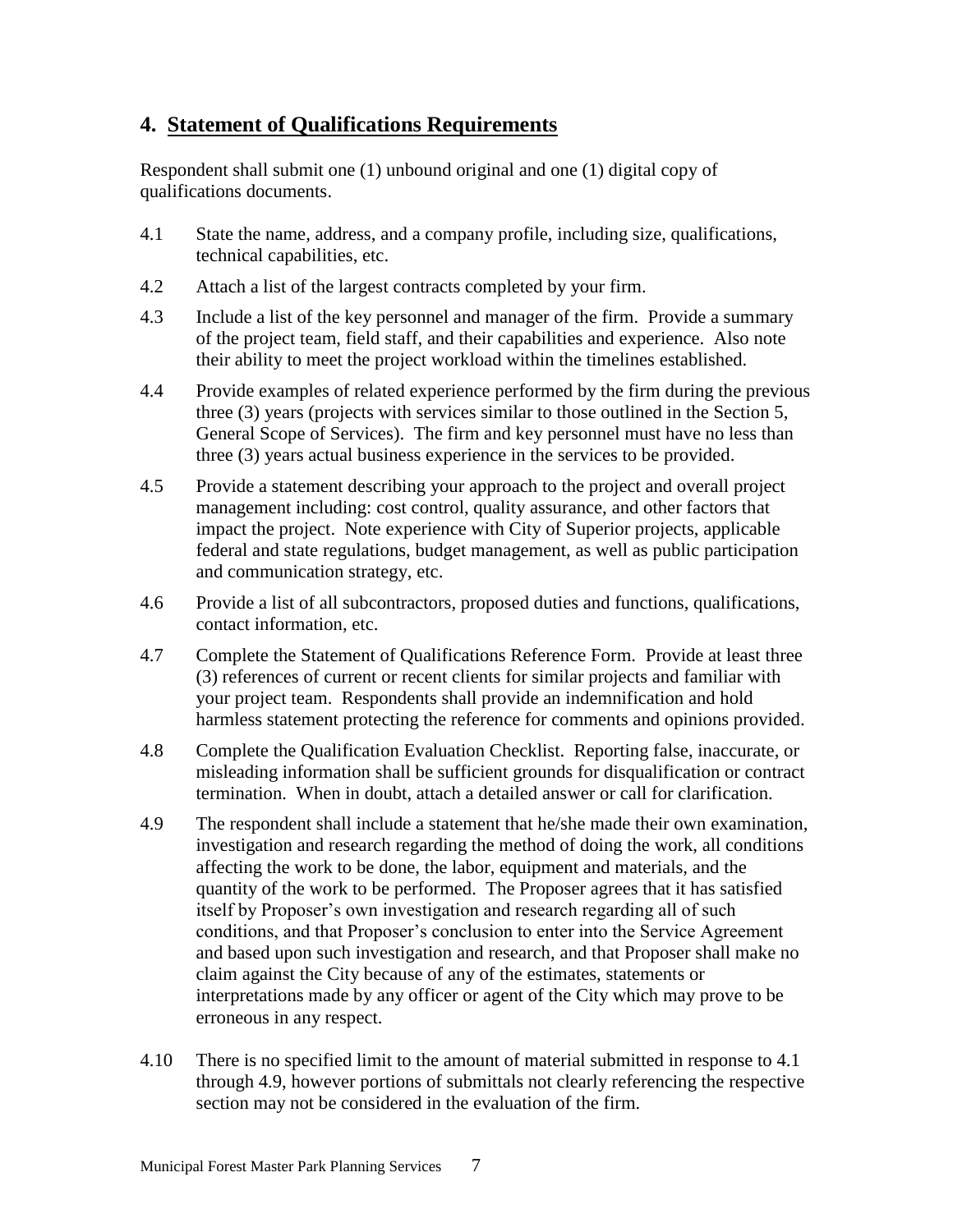## <span id="page-9-0"></span>**5. Scope of Services**

## **5.1 Purpose**

The objective of creating a Superior Municipal Forest Master Plan is to provide a comprehensive plan that takes identified plan priorities into consideration to guide future actions and management of the Forest.

#### **5.2 Background**

The City of Superior owns approximately 4,500 acres known as the Superior Municipal Forest. The Superior Municipal Forest is legally described, by ordinance, as "all those lands owned by the City which are located in Section 4, 5 or 6 of Township 48, North of Range 14 West; Sections 19, 28, 29, 30, 31, 32 or 33 of Township 49, North of Range 14 West; and the West Half of Southwest Quarter (W  $\frac{1}{2}$  SW  $\frac{1}{4}$ ) of Section 20, Township 49, North of Range 14 West, Douglas County, Wisconsin.

The Superior Municipal Forest was created in 1949 by transfer of property from county control to the City of Superior, with the original vision to return funds to the city through forest products and Christmas tree sales. On March 6, 1951 the land obtained from Douglas County was zoned Forestry by the city council, and since this time the Municipal Forest has evolved into a community resource of ecological, recreational, and natural space unique on a national scale. Also, in 1951 the Municipal forest was registered in the community forest program that outlines cooperative forest stewardship with the Wisconsin Department of Natural Resources. Requirements of the community forest program are having a management plan and following generally accepted silviculture practices.

The Superior Municipal Forest is the  $3<sup>rd</sup>$  largest municipally-owned forest in the nation. The Superior Municipal Forest also contains the Dwight's Point and Pokegama Carnegie State Natural Area. The state natural area borders the St. Louis River estuary, which dissects the uplands into a series of narrow, steep-sided ridges, the largest of which is Dwight's Point. Although the boreal forest was cut over at the turn of the 20th century, it remains today as one of the best examples of its type in the Lake Superior area. The presence and unusual composition of the boreal forest is due to the influence of cool breezes off Lake Superior and the level topography with underlying red clay soils which prevent timely drainage. White pine, paper birch, balsam poplar, white spruce and balsam fir dominate the forest. In some stands, red pine and black ash are important canopy trees. The forest floor is likewise boreal in nature, with yellow blue-bead-lily, three-leaved goldthread, American starflower, shining club-moss, and numerous ferns predominating. Two uncommon plants, northern bluebells and rabbit-berry, are also found here. Resident birds include many species associated with mature conifer forests, such as Blackburnian, black-throated green, Cape May and pine warblers. Extensive deep and shallow marshes border the Pokegama River. Dominant species in the shallows are bur-reed, cat-tail, bulrushes, wild rice, and arrowheads. Deeper waters harbor coon's-tail, pondweeds, and water-lilies. Virginia rail, sora, and marsh wrens are common resident birds in the marsh. The perched wetlands on the clay plain are a community found in Wisconsin only in the Superior area.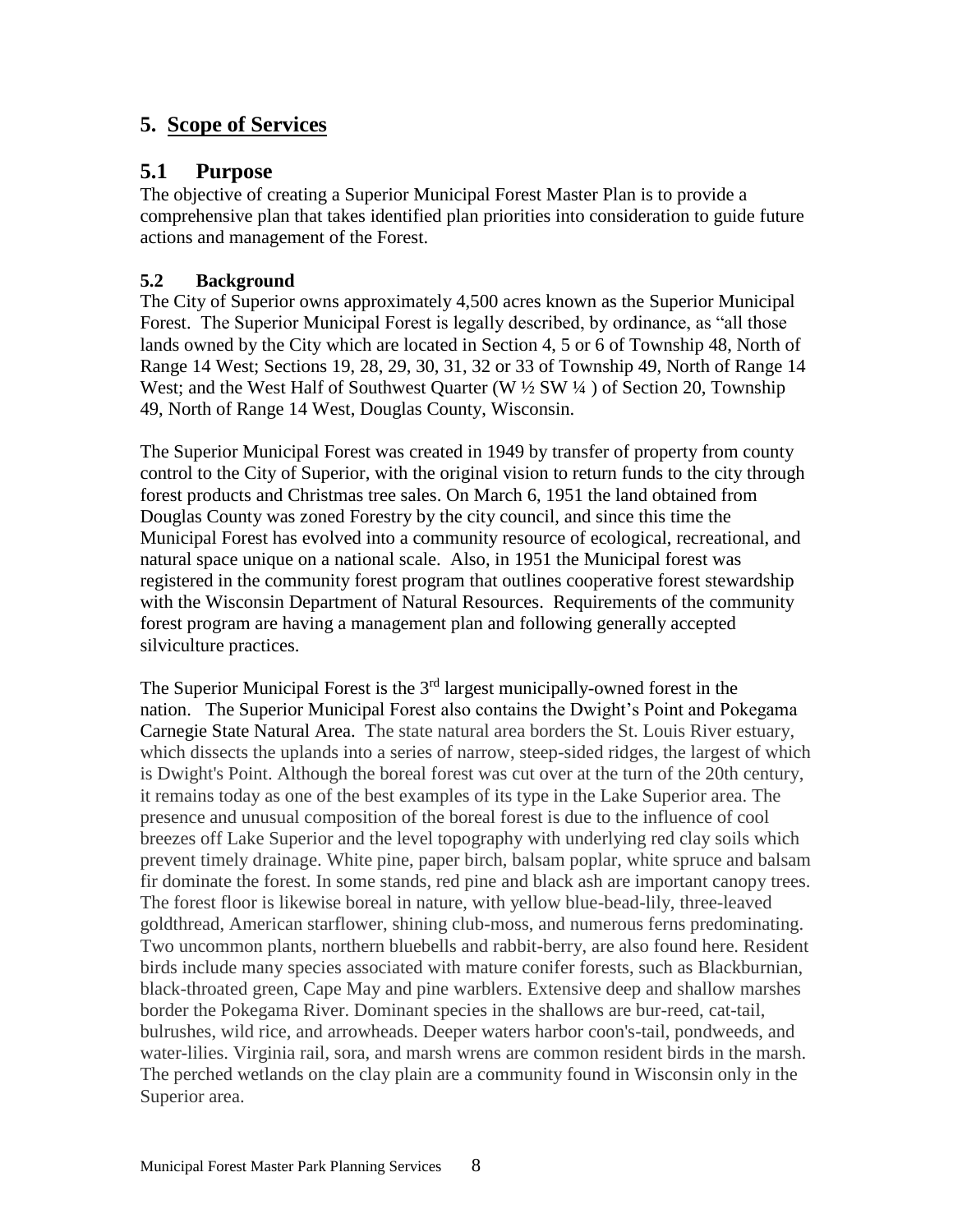The slightly undulating topography is vegetated with a mosaic of shrubs (willows, alder), sedges and grasses. Dwight's Point and Pokegama Wetlands is owned by the City of Superior and was designated a State Natural Area in 1994. <https://dnr.wi.gov/topic/Lands/naturalareas/index.asp?SNA=300>

The lands within the Superior Municipal Forest are included within the boundaries of the Lake Superior National Estuarine Research Reserve (LSNERR), which was established by NOAA and the University of Wisconsin Madison, Division of Extension in 2010 to provide long-term research, education, stewardship and interpretation. The Reserve has a management plan to guide the efforts of the National Estuarine Research Reserve, which includes strong partnerships between NOAA, state agencies and universities, and other local partners including the City of Superior. Working with land owning partners, the Reserve should implement an ecosystem- based management approach, which integrates science, education and stewardship to maximize the benefit of coastal management. The 2020-2025 Reserve Management plan can be downloaded at this link.

There are a number of recreational activities that take place in the forest including: hiking, biking, cross-country skiing, snowshoeing, motorized trails, wildlife viewing, paddle sports, camping, boating, horseback riding, and disc golf.

In October of 2020, the St Louis River Estuary National Water Trail was officially designated. The Municipal Forest contains close to 22 miles of waterfront including the Pokegama River, St Louis River and other tributaries that are included within the National Water Trail designation.

The vision statement set by the Comprehensive Outdoor Recreation Plan, considers management implications to the Lake Superior shoreline and river systems, while sustainably managing the forest: **To increase the sustainable year-round access for multi- use activities while managing for long-term conservation.** 

Definition of conservation: a careful preservation and protection of something especially**:** planned management of a natural resource to prevent exploitation, destruction, or neglect

Sustainability means meeting the needs of the present without compromising the ability of future generations to meet their own needs. Sustainable forestry is a proactive form of management that provides for the multiple uses of the forest by balancing a diversity of both present and future needs.

## **5.3 Tasks**

Available data, consultant deliverables, and assumptions for bidding purposes are specified in the following outline, which should be utilized to determine a project cost for this proposal.

1. Project Planning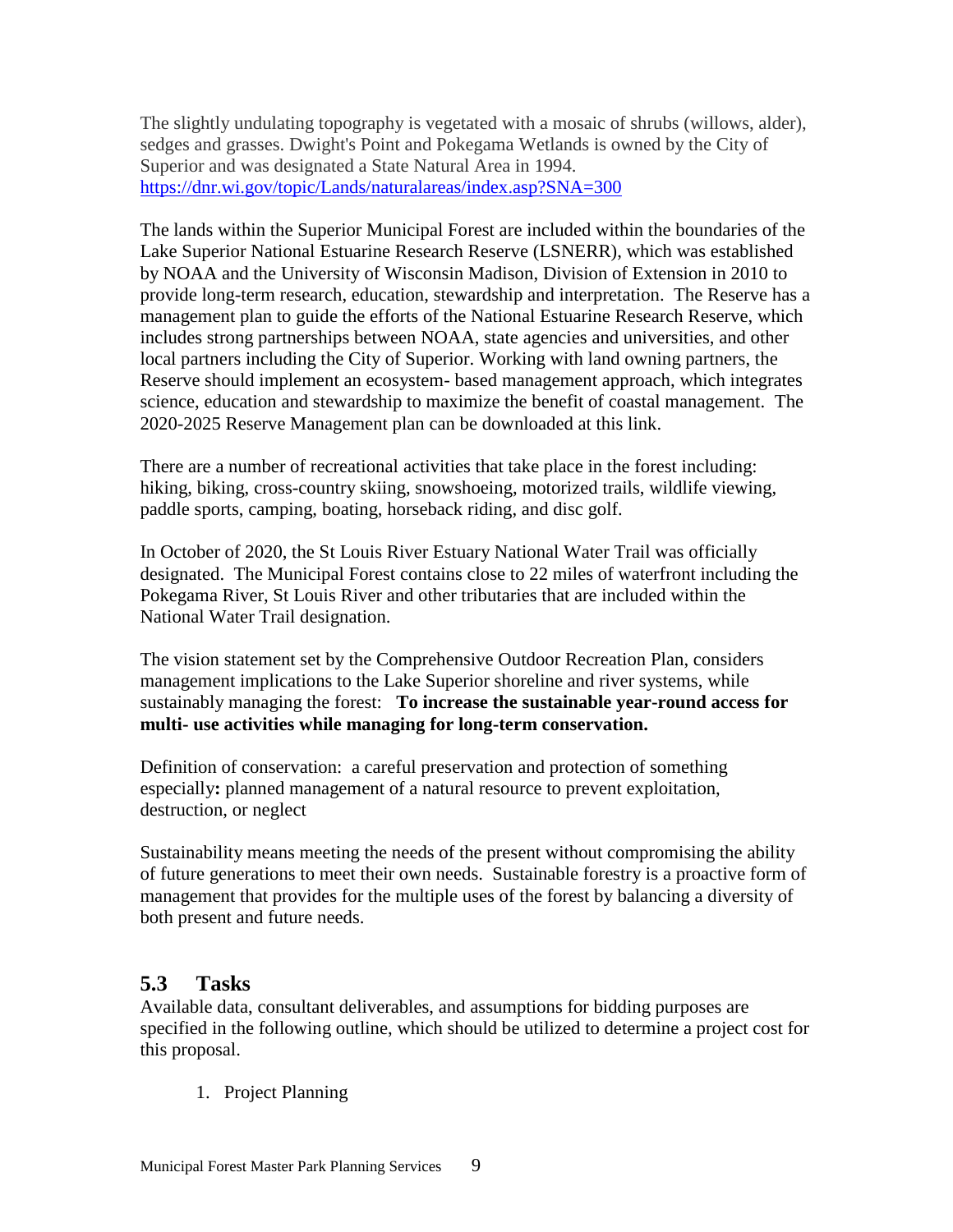- A. Kick-Off Meeting
	- i. Conduct a preliminary project meeting with all team members to define the final project scope and identify the responsibility of duties between the City Staff and Consultant Staff.
- B. Prepare a detailed Scope of Work; identify tasks, responsibilities, and deliverables.
- C. Establish a project timeline; identify start and completion dates of all major project phases and budget.
- 2. Superior Municipal Forest Master Plan
	- A. Data Gathering
		- i. Prepare base mapping of the Municipal Forest assets.
		- ii. Utilize City of Superior GIS CADD Engineering Department for all base mapping.
		- iii. Gather and review plans that would be referenced for the planning purposes including, but not limited to:
		- iv. Superior [Municipal](https://www.ci.superior.wi.us/DocumentCenter/View/1786) Forest Master Plan Study
			- a. Master [Development](https://www.ci.superior.wi.us/DocumentCenter/View/1787) Plan 1979
				- b. Charter [Ordinance](https://www.ci.superior.wi.us/DocumentCenter/View/1788) Municipal Forest Protection
				- c. [Forest](https://www.ci.superior.wi.us/DocumentCenter/View/1789) Plan 1995
				- d. [Environmental](https://www.ci.superior.wi.us/DocumentCenter/View/1791) Impact Statement
			- e. [Combined](https://www.ci.superior.wi.us/DocumentCenter/View/1793) Input Forest
		- v. SNA [Management](https://www.ci.superior.wi.us/DocumentCenter/View/1790) Plan
		- vi. Lake Superior Estuarine Research Reserve Management Plan
		- vii. Comprehensive Outdoor Recreation Plan
		- viii. St Louis River Estuary National Water Trail Master Plan
	- B. Site Analysis
		- i. Prepare base map of existing site and analyze site features and issues.
			- a. Topography and slope.
			- b. Views and vistas (positive and negative).
			- c. Existing drainage features and patterns.
			- d. Review existing site features and amenities and conditions (i.e., trails, trail heads, parking, access, drives, etc.).
			- e. Soils and bedrock.
			- f. Major vegetation types and locations.
				- a. Age/health of stands
			- g. Environmentally sensitive areas.
			- h. Gather data on wildlife types and locations
			- i. Existing vehicle access points.
			- j. Internal and external traffic circulation.
			- k. Parking opportunities.
			- l. Existing and potential pedestrian circulation linkages.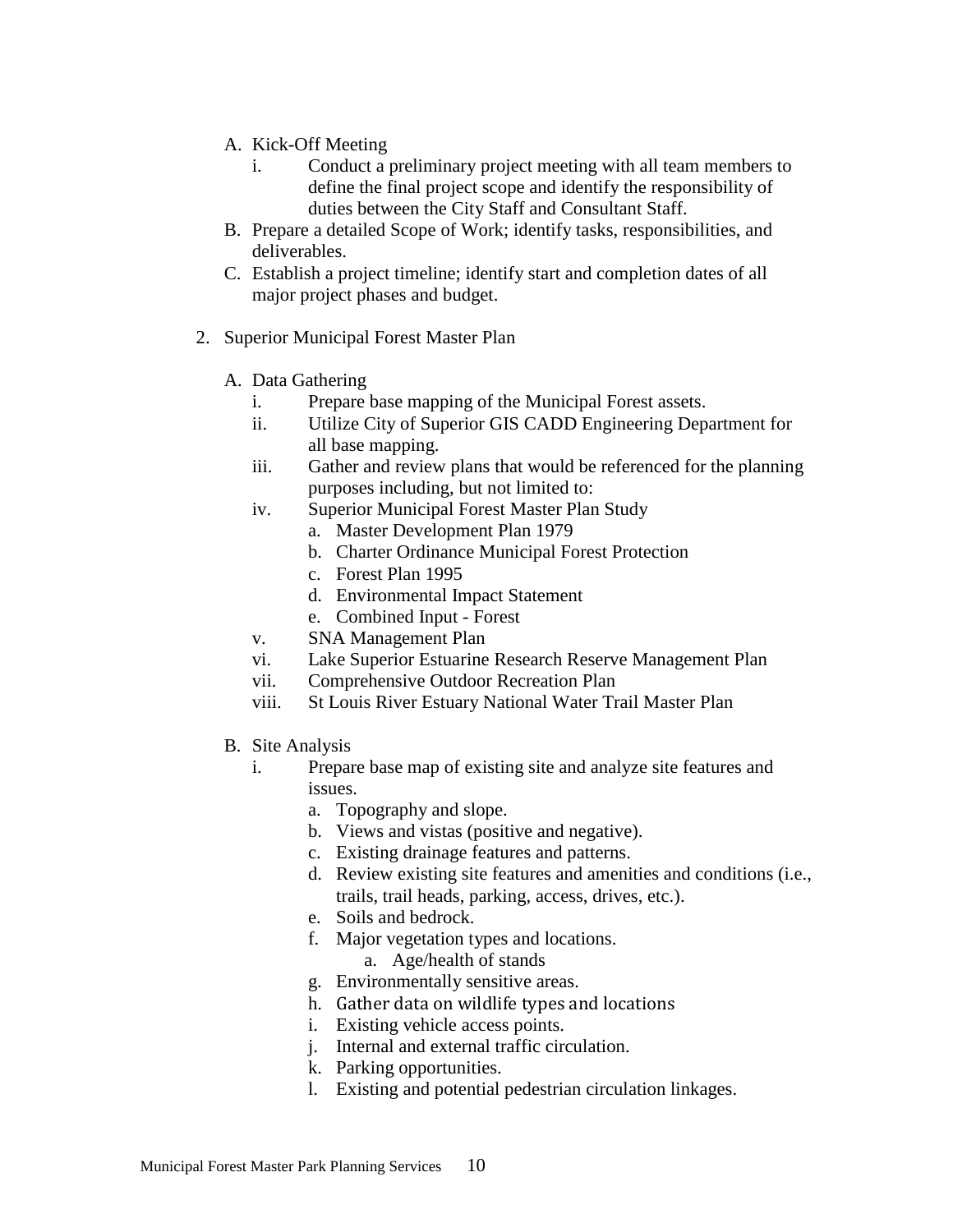- m. Utility locations and existing infrastructure locations.
- n. Adjacent property uses and impacts.
- o. ADA compliance.
- p. Cultural and historical site analysis.
- q. Invasive species concentrations.
- C. Needs Assessment
	- i. Meet with city to discuss existing and proposed uses for Superior Municipal Forest.
	- ii. Meet with community, via three listening session including user groups, service clubs, etc.
		- a. Review flow of users throughout Municipal Forest.
		- b. Discuss and document new amenities for Municipal Forest.
		- c. Trail revisions, new trails and review trail surface options.
		- d. Parking and access improvements.
		- e. Etc.
	- iii. Present list of need criteria for review and input.
	- iv. Develop final list of needs to be considered in conceptual plan development within the Municipal Forest
	- v. Develop list of uses, suggestions, maintenance requirements, etc.
	- vi. Obtain approval of list, from City, for possible inclusion into planning process.
		- a. Develop assessment of the forest as a biological system.
		- b. Stand regeneration
		- c. Field encroachment
	- vii. Present threats to the function of the forest as an Urban Forest.
	- viii. Develop assessment of the available forest products resources
- D. Concept Plan Development
	- i. Provide up to three (3) concept plan layouts, which combine all elements from the site analysis and development program.
	- ii. Workshop Session online or at City of superior to discuss/review the following:
		- a. Design appeal.
		- b. Accessibility.
		- c. Phasing considerations.
		- d. Environmental impacts.
		- e. Parking issues.
		- f. Implementation and constructability.
		- g. Operational impacts and maintenance considerations.
	- iii. Document positive and negative input into Conceptual Plan development.
- E. Refine Conceptual Plan and review preliminary cost estimates with City.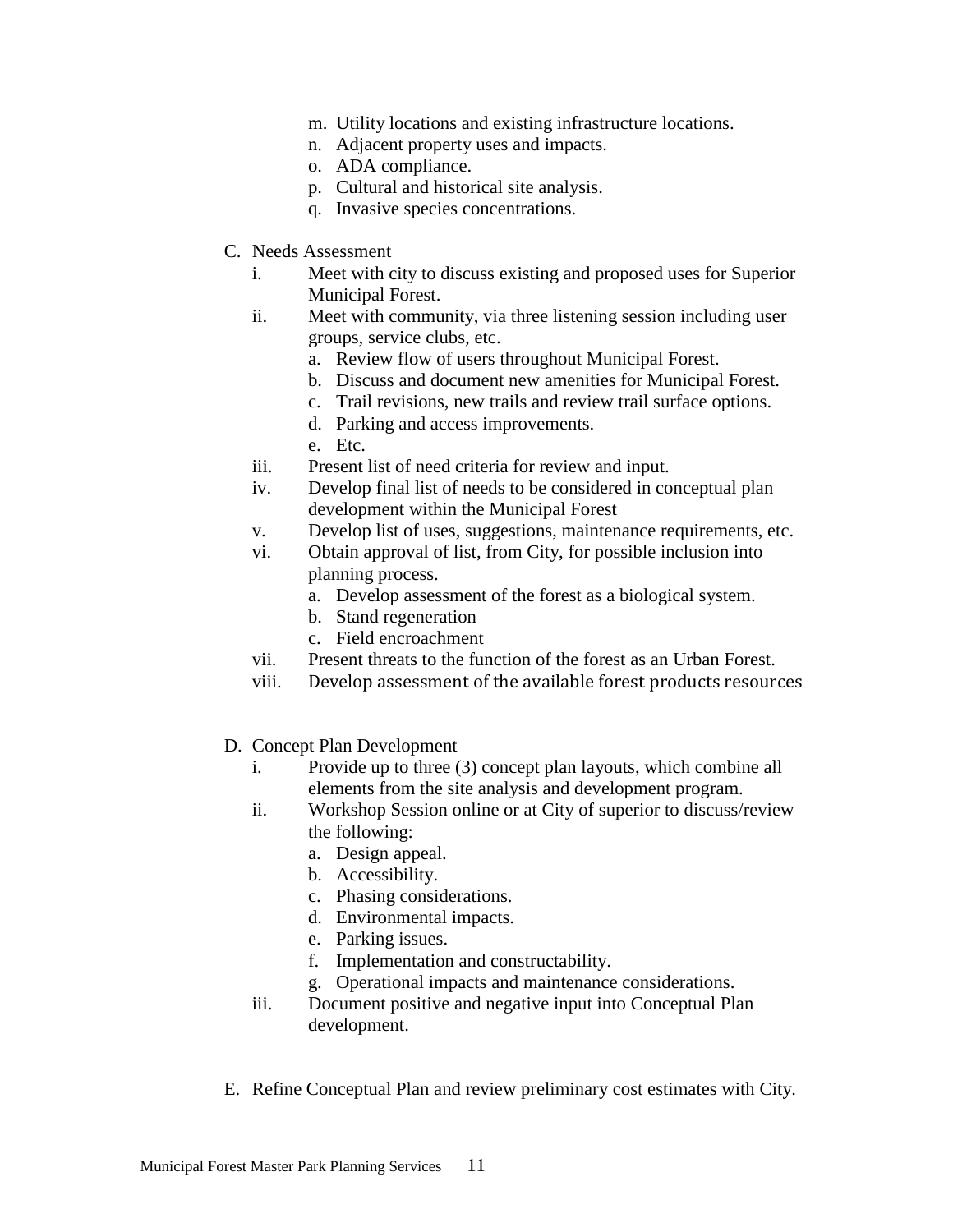- F. Review Conceptual plan and final cost estimates and develop phasing plan.
- G. Provide preferred Conceptual Plan drawing which incorporates input from concept development (22" x 34" or 24" x 36").
- H. Present Final Master Plan to City for review and approval.
- I. Submit line item cost estimates for all improvements, based on 2021 construction costs of similar projects completed.
- J. Submit phasing development scenario.
- K. Provide one (1) 22" x 34" or 24" x 36" color rendering of the final Master Plan.
- 3. Consultant shall identify Project Team and key responsibilities.

Linda Cadotte, MPA, CPRP, CPSI

City of Superior Director of Parks, Recreations & Forestry Key Responsibilities:

- Primary interface with consultant staff.
- Key contact for providing direction on project scope, schedule and budget from City Perspective.
- Provide historical perspective on current forest planning and development process.
- Coordinate staff and public meetings with Consultant throughout project process.
- Provide critical evaluation of park planning process for the Municipal Forest.
- 4. Attendance at Urban Forestry Tree Board and City Council Meetings.
	- A. Meet periodically, throughout the planning process, to meet with City Staff and project team members to review findings, plan components, and update schedule.
	- B. Assist in Public meetings for planning process; including need gathering sessions, review of draft plan document, and final document.
	- C. Prepare presentation to Urban Forestry Tree Board and City Council to present Superior Municipal Forest Mast Plan for approval.
	- D. Attend meetings for project. Additional meetings will be on a time and material basis.
		- i. Superior Municipal Forest Master Plan Update Option (5 Meetings).
			- a. One (1) meeting with Park, Recreation and Forestry Staff.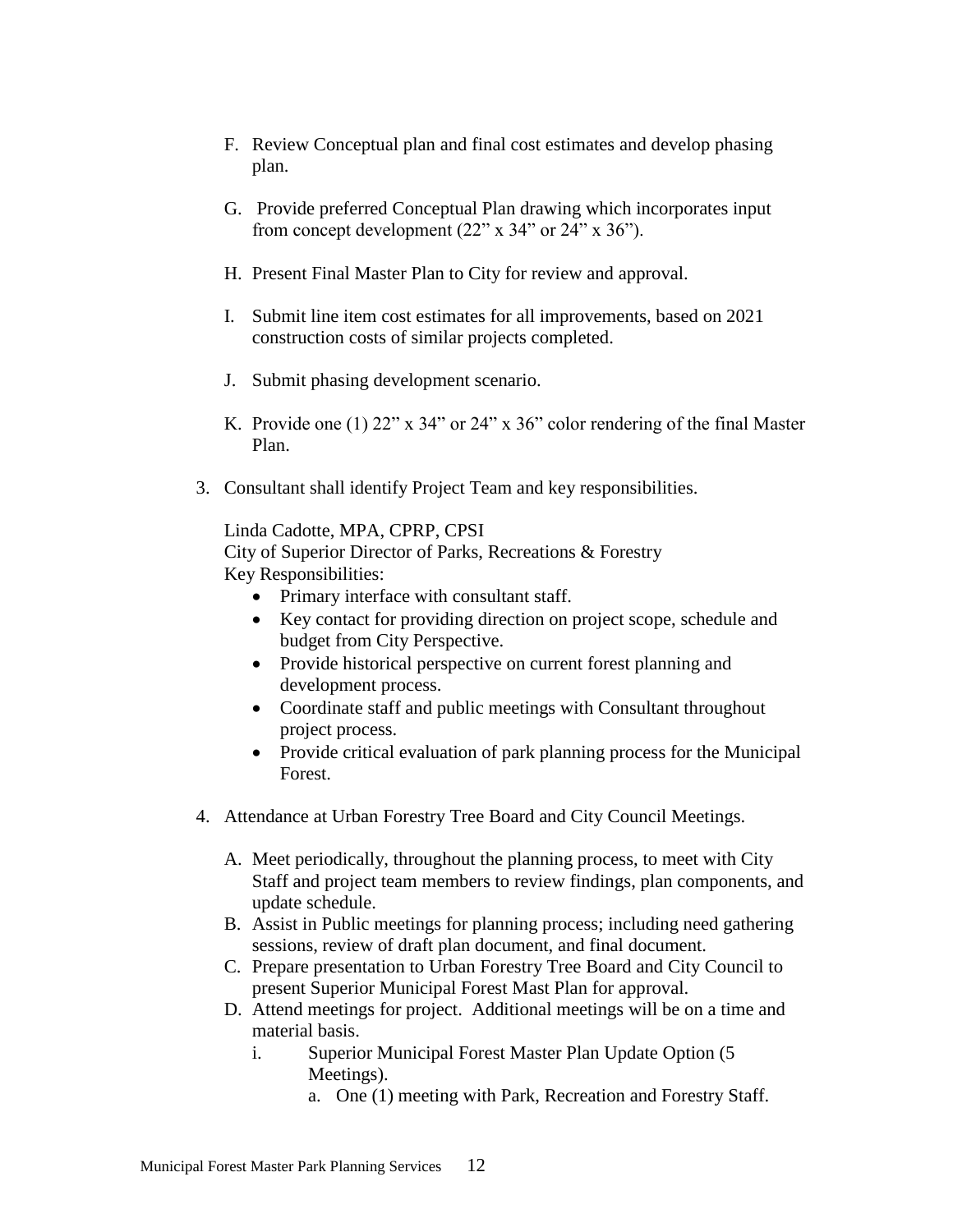- b. Three (3) additional stakeholder meetings.
- c. One (1) Urban Forestry Tree Board Meeting
- d. One (1) City Council meeting.
- e. Ongoing contact with Parks, Recreation & Forestry Director.

## <span id="page-14-0"></span>**6. Fee Proposal**

The Consultant shall submit a total fee for the above referenced services. Please include an hourly billable rates schedule for additional work as requested, not included in current scope.

The total shall include all direct and indirect costs, including travel expenses.

## <span id="page-14-1"></span>**7. Evaluation Criteria**

The Director of Parks, Recreation & Forestry and any others deemed appropriate by the City, including appointed members of the Urban Forestry Tree Board, shall evaluate proposals.

Evaluation of Proposals shall be based on the following criteria:

- 1. Project team qualifications and relevant experience with similar projects
- 2. Approach to Project Scope
	- o Proposed methodology and technical approach
	- o Understanding of the scope of work and defined responsibilities
	- o Proposed timeline
- 3. Reference's satisfaction with quality, timeliness, budget management
- 4. Completeness of proposal and adherence to RFP requirements
- 5. Responses to Qualification Evaluation Checklist
- 6. Total Proposed Price (will be evaluated after other criteria are ranked).

*City reserves the right to include any other items that is deemed appropriate at the time of evaluation.*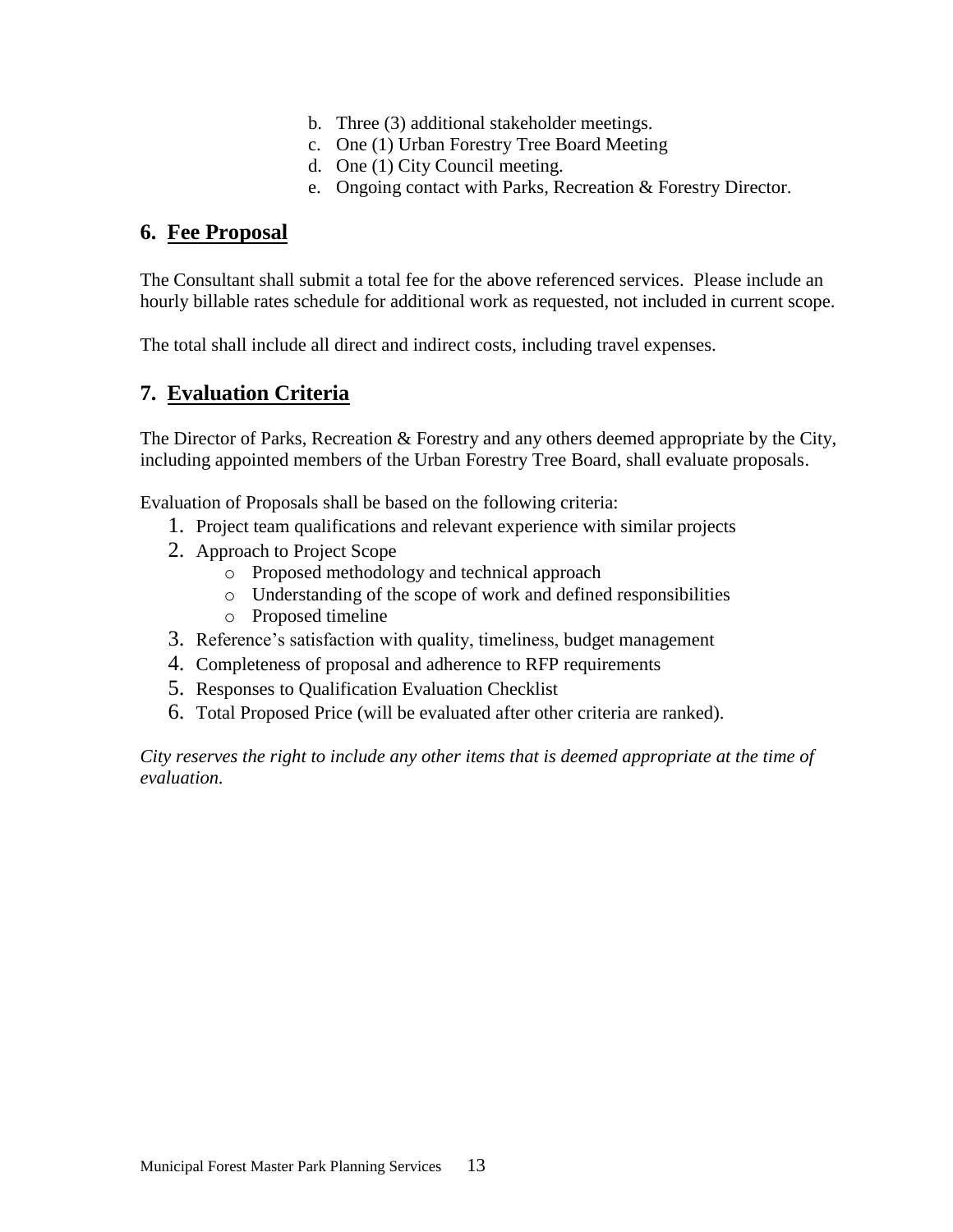## **PROJECT APPROACH**

The City of Superior is a vibrant community with extensive park and recreational facilities. The City is committed to expanding and improving open space access and recreational opportunities to its citizens. The proposed project recognizes the need to plan for existing parkland updates and improvements and update the Superior Municipal Forest Master Plan and appendices to create a road map for future park open space, and forestry facility needs and funding their development. Rettler Corporation proposes the following tasks and project approach:

- 1. Update the Superior Municipal Forest Master Plan.
- 2. Work with the Wisconsin Department of Natural Resources team to review the current forestry plans and develop a master plan for the future.
- 3. Update the Superior Municipal Forest Forestry Plan.
- 4. Combine plans into one comprehensive master plan document to replace existing master plan and outdated appendices.
- 5. Public input and outreach to garner support for the plans.

Rettler Corporation proposes that the integrated City – Consultant Team implement the park master planning project based on the following project approach:

#### **Task 1 Project Planning**

- A. Kick-off Meeting
	- 1. Conduct a preliminary project meeting with all team members to define the final project scope and identify the responsibility of duties between the City Staff and Consultant Staff.
- B. Prepare a detailed project plan; identify tasks, responsibilities, deliverables and project budget.
- C. Establish a project timeline; identify start and completion dates of all major project phases.

#### **Task 2 Superior Municipal Forest Master Plan Update**

- A. Data Gathering
	- 1. Prepare base mapping of the Municipal Forest Park assets.
	- 2. Utilize City of Superior GIS CADD Engineering Department for all base mapping.
- B. Site Analysis
	- 1. Prepare base map of existing site and analyze site features and issues.
		- a. Topography and slope.
		- b. Views and vistas (positive and negative).
		- c. Existing drainage features and patterns.
		- d. Review existing site features and amenities and conditions (i.e., trails, trail heads, parking, access, drives, etc).
		- e. Soils and bedrock.

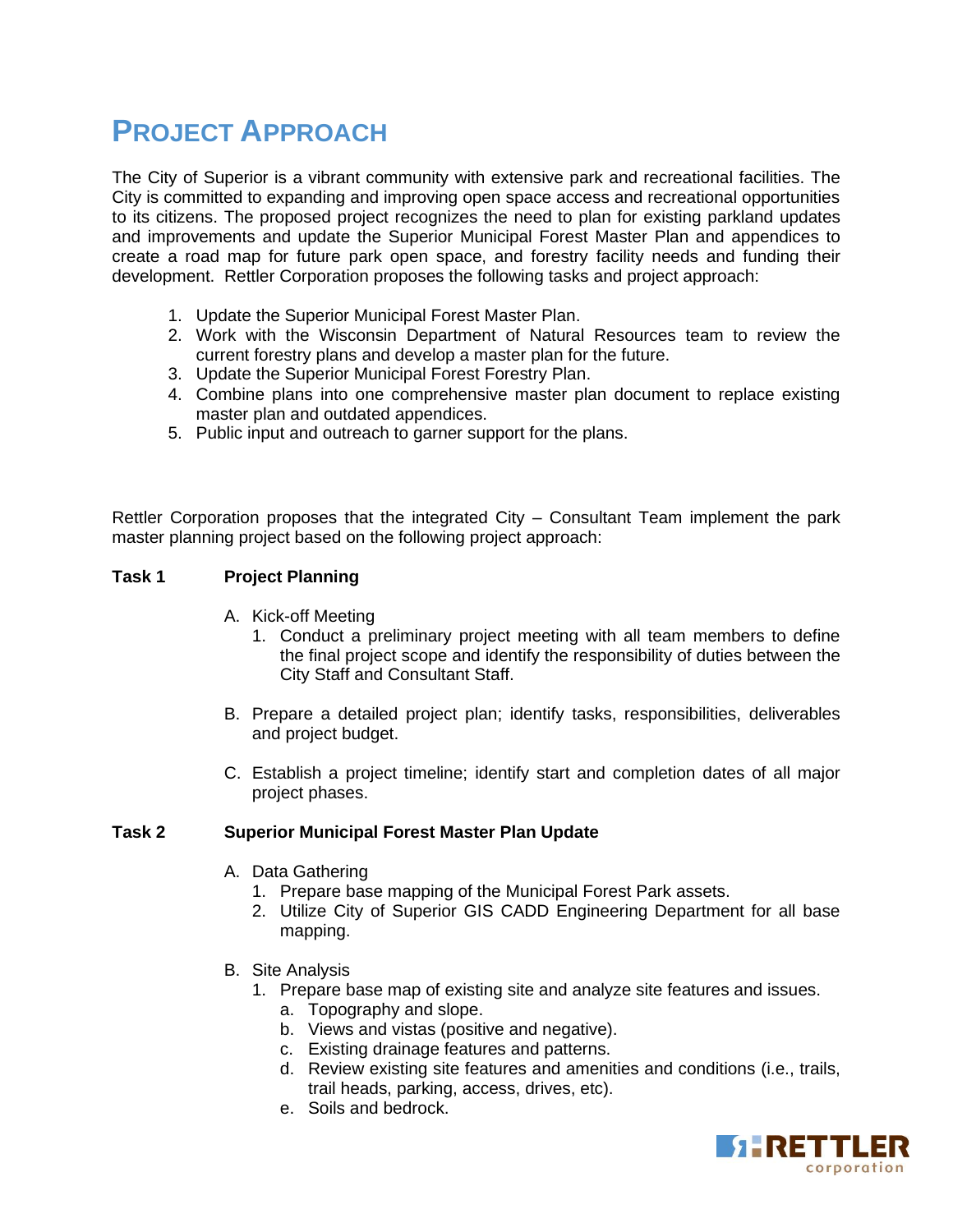- f. Major vegetation types and locations.
- g. Environmentally sensitive areas.
- h. Existing vehicle access points.
- i. Internal and external traffic circulation.
- j. Parking opportunities.
- k. Existing and potential pedestrian circulation linkages.
- l. Utility locations and existing infrastructure locations.
- m. Adjacent property uses and impacts.
- n. ADA compliance.
- o. Positive views and negative views.
- C. Need Assessment
	- 1. Meet with Owner to discuss existing and proposed uses for forest.
	- 2. Meet with community, via listening session including user groups, service clubs, etc.
		- a. Review flow of users throughout forest.
		- b. Discuss and document new amenities for forest.
		- c. Trail revisions, new trails and review trail surface options.
		- d. Parking and access improvements.
		- e. Etc.

.

- 3. Present list of need criteria for review and input.
- 4. Develop final list of needs to be considered in conceptual plan development of park.
- 5. Develop list of uses, suggestions, maintenance requirements, etc. Obtain approval of list, from Owner, for possible inclusion into planning process.
- D. Concept Plan Development
	- 1. Provide up to three (3) concept plan layouts, which combine all elements from the site analysis and development program.
	- 2. Workshop Session online, or at City of Superior to discuss/review the following:
		- a. Design appeal.
		- b. Accessibility.
		- c. Phasing considerations.
		- d. Environmental impacts.
		- e. Parking issues.
		- f. Implementation and constructability.
		- g. Operational impacts and maintenance considerations.
	- 3. Document positive and negative items and include all input into Conceptual Plan development.
- E. Refine Conceptual Plan and review preliminary cost estimates with Owner.
- F. Review Conceptual Plan and final cost estimates. 1. Develop phasing plan.
- G. Provide preferred Conceptual Plan drawing which incorporates input from concept development (22" X 34" or 24" X 36").
- H. Present Plan to Owner for review and approval.

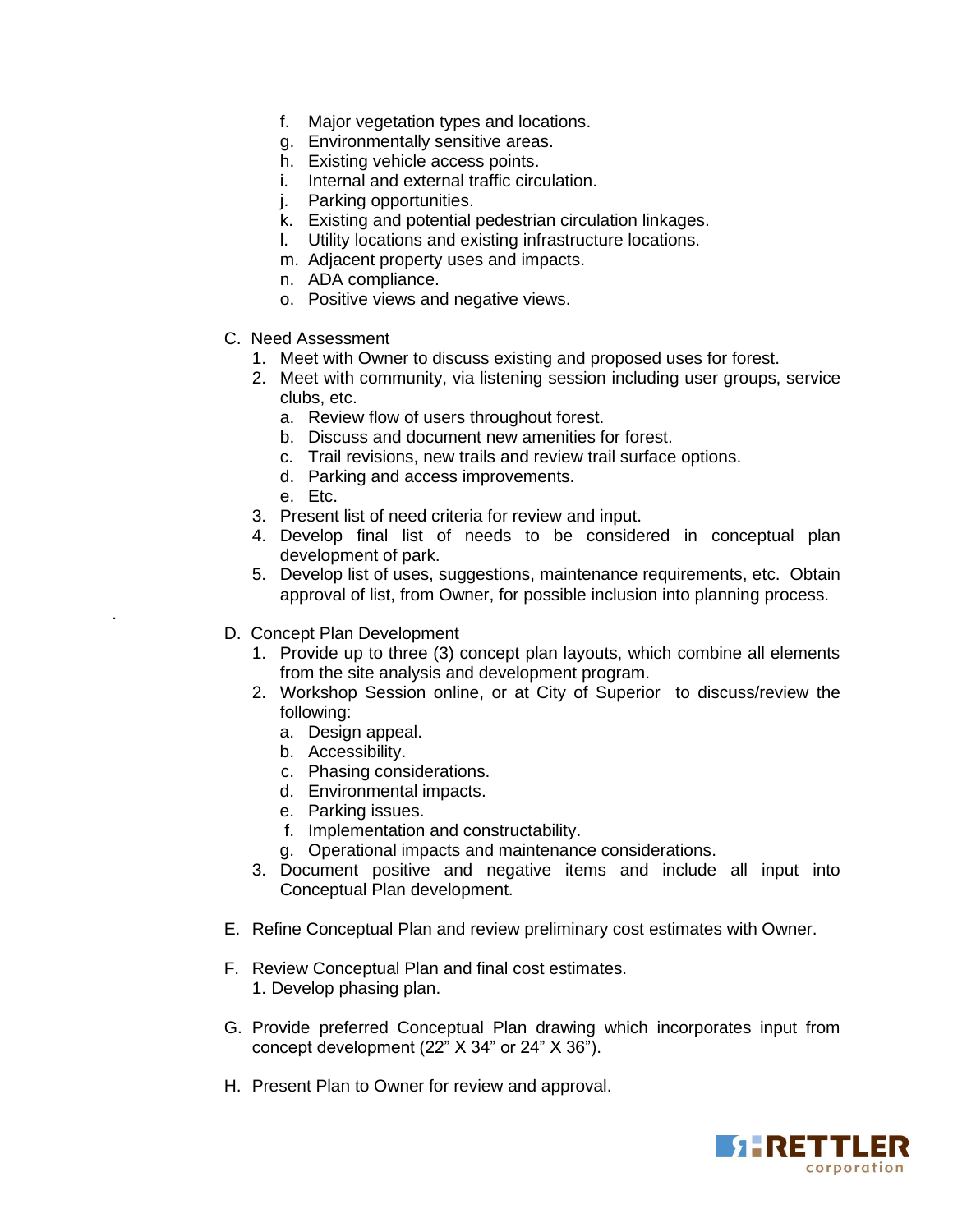- I. Submit line item cost estimates for all improvements, based on 2020 construction costs of similar projects completed by Rettler Corporation.
- J. Submit phasing development scenario.
- K. Provide one (1) 22" X 34" or 24" X 36" color rendering of the final Master Plan.

#### **Task 3 Identify Project Team**

The planning and execution of these tasks will require the efforts of an integrated team of City Staff and Consultant specialists as follows:

#### **Linda Cadotte, MPA, CPRP, CPSI City of Superior Director of Parks, Recreation, and Forestry**

KEY RESPONSIBILITIES:

- Primary interface with Consultant staff.
- Key contact for providing direction on project scope, schedule and budget from City perspective.
- Provide historical perspective on current park planning and development process.
- Coordinate staff and public meetings with Consultant throughout project process.
- Provide critical evaluation of park planning process for the Municipal Forest.
- Identify stakeholder groups and help to arrange for public input meetings.

#### **John Kneer, President, PLA, ASLA, Rettler Corporation Consultant Project Manager / Senior Landscape Architect**

KEY RESPONSIBILITIES:

- Coordinate all Owner-Consultant interactions.
- Develop proposed project scope and Professional Services Agreement.
- Develop master project schedule.
- Provide guidance and direction for the day to day implementation of project tasks.
- Attend public meetings to assist in discussions and input.
- Serve as lead consultant for conceptual planning projects.
- Present final report and recommendations.

#### **Rebecca Ramirez, PLA, ASLA, Rettler Corporation Landscape Architect**

KEY RESPONSIBILITIES:

- Assist in Owner-Consultant interactions.
- Research and report all existing plans and technical data.
- Assist in production of the updated Master Plan.

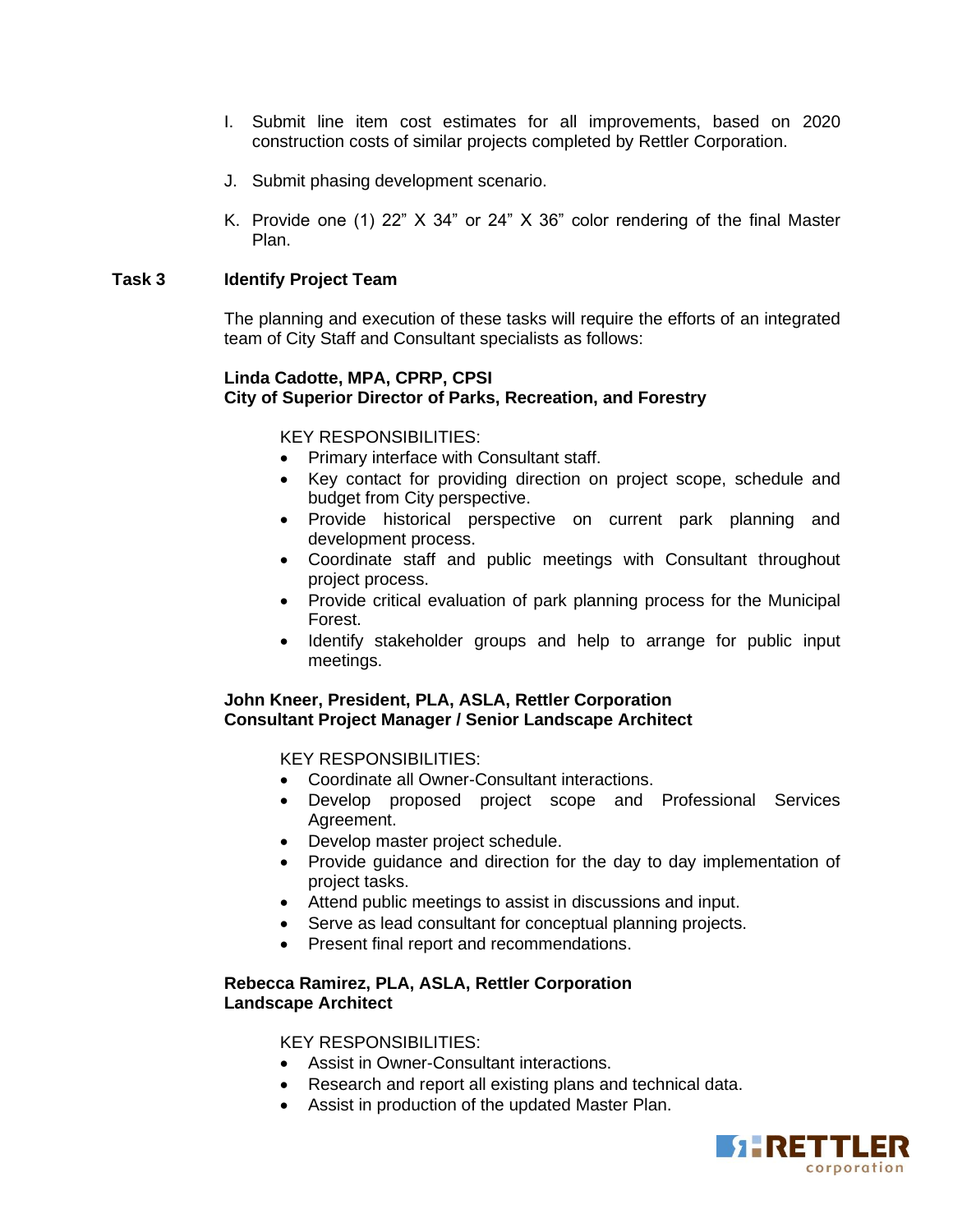- Develop specific planning maps for each open space.
- Assist in developing cost estimates for all parkland improvements.
- Assist in public meetings, client contact and communication.

#### **Chase Rettler, P.E., Rettler Corporation Civil Engineer**

KEY RESPONSIBILITIES:

- Assist in developing cost estimates for assets and infrastructure.
- Assist in environmental area review and impacts.
- Assist in all stormwater management issues and recommendations for improvements.

#### **Jeffrey Groeschl, Forester Forest Management Planner**

**Terry Asleson, Wisconsin DNR Regional Forestry Team Leader**

KEY RESPONSIBILITIES:

- Inventory and analysis of forestry assets
- Forestry plan update and recommendations.

#### **Task 4 Attendance at Urban Forestry Tree Board and City Council Meetings**

- A. Meet periodically, throughout the planning process, to meet with City Staff and project team members to review findings, plan components, and update schedule.
- B. Assist in Public meetings for planning process; including need gathering sessions, review of draft plan document, and final document.
- C. Prepare presentation to Urban Forestry Tree Board and City Council to present Superior Municipal Forest Master Plan for approval.
- D. Attend meetings for project. Additional meetings will be on a time and material basis.
	- 1. Superior Municipal Forest Master Plan Update Option (5 Meetings).
		- a. Three (3) additional stakeholder meetings.
		- b. One (1) additional City Council Meeting.
		- c. One (1) Meeting with Park, Recreation, and Forestry Staff and maintenance staff.
		- d. Ongoing contact with Parks, Recreation, and Forestry Director.

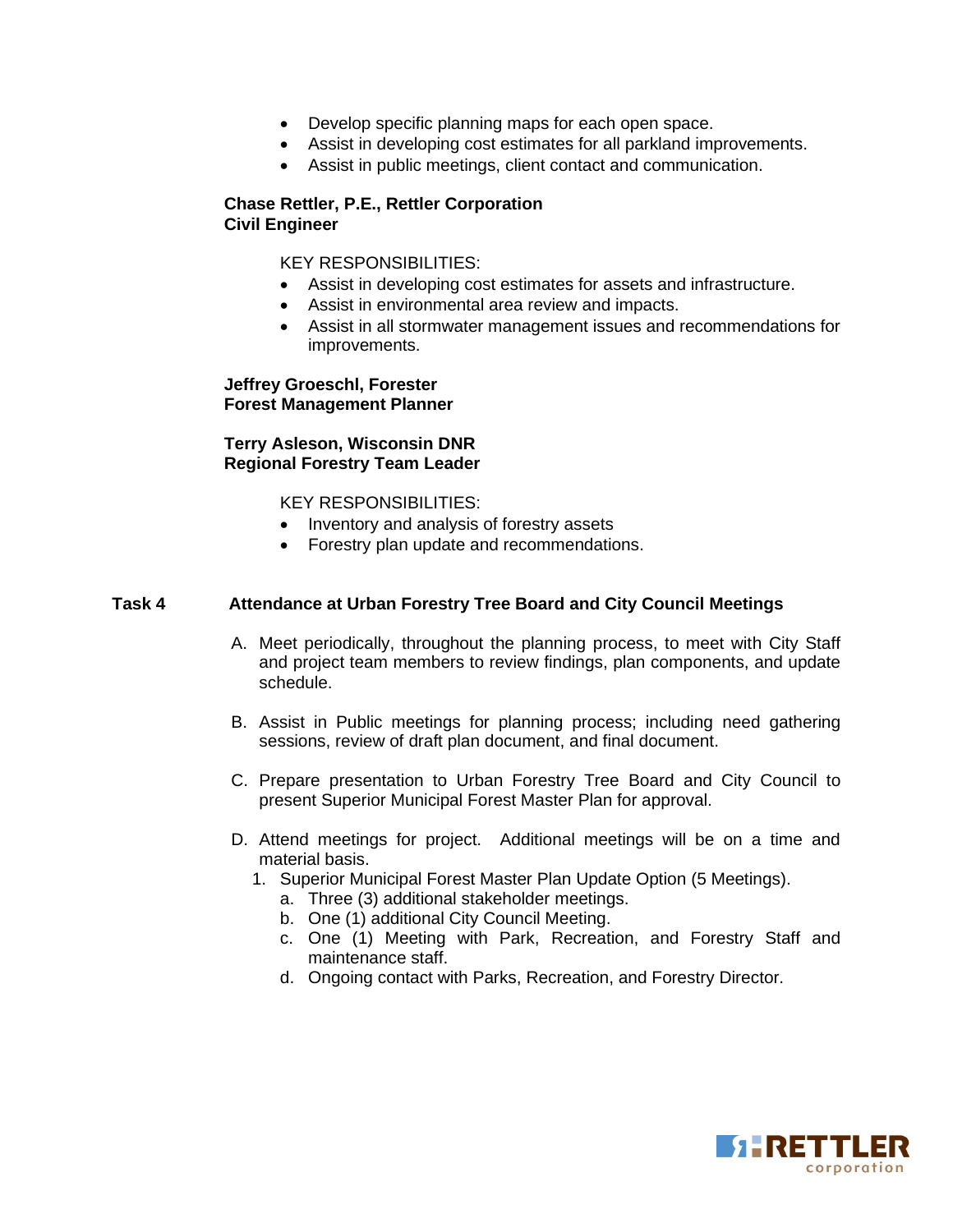#### **Compensation for Services**

- A. Rettler Corporation will provide the scope of services in this proposal at the following not to exceed lump sum fees.
- B. If the Owner, changes the Scope of Services after initiation of services, the Consultant has the right to renegotiate the compensation for the charged services.
- C. All governmental fees will be paid directly by the others.
- D. Periodic invoices will be submitted on a 30-day basis. The billing amount will be determined based upon the current percent completion of services.

#### **Schedule of Payment**

- **A. See attached fee proposal form**
- **B. Additional Scope Hourly Rates**

| Principal                         | \$150.00 |
|-----------------------------------|----------|
| Soils Engineer                    | \$130.00 |
| Two Man Survey Crew               | \$165.00 |
| <b>Professional Land Surveyor</b> | \$95.00  |
| Landscape Architect               | \$120.00 |
| <b>Civil Engineer</b>             | \$130.00 |
| Project Manager                   | \$100.00 |
| <b>Construction Manager</b>       | \$95.00  |
| Design Technician                 | \$75.00  |
| <b>Survey Technician</b>          | \$70.00  |
| Draftsman                         | \$65.00  |
| <b>Office Manager Services</b>    | \$70.00  |

#### **Contract Agreement**

**This proposal shall remain firm for a period of thirty (90) days after the date indicated below, as executed by Rettler Corporation. The proposal may be withdrawn or renegotiated after this time.**

#### **Rettler Corporation**

**John V. Kneer, PLA, ASLA Date President**

9/28/2021

**A formal agreement will be executed if selected**

**Thank you for your consideration.**

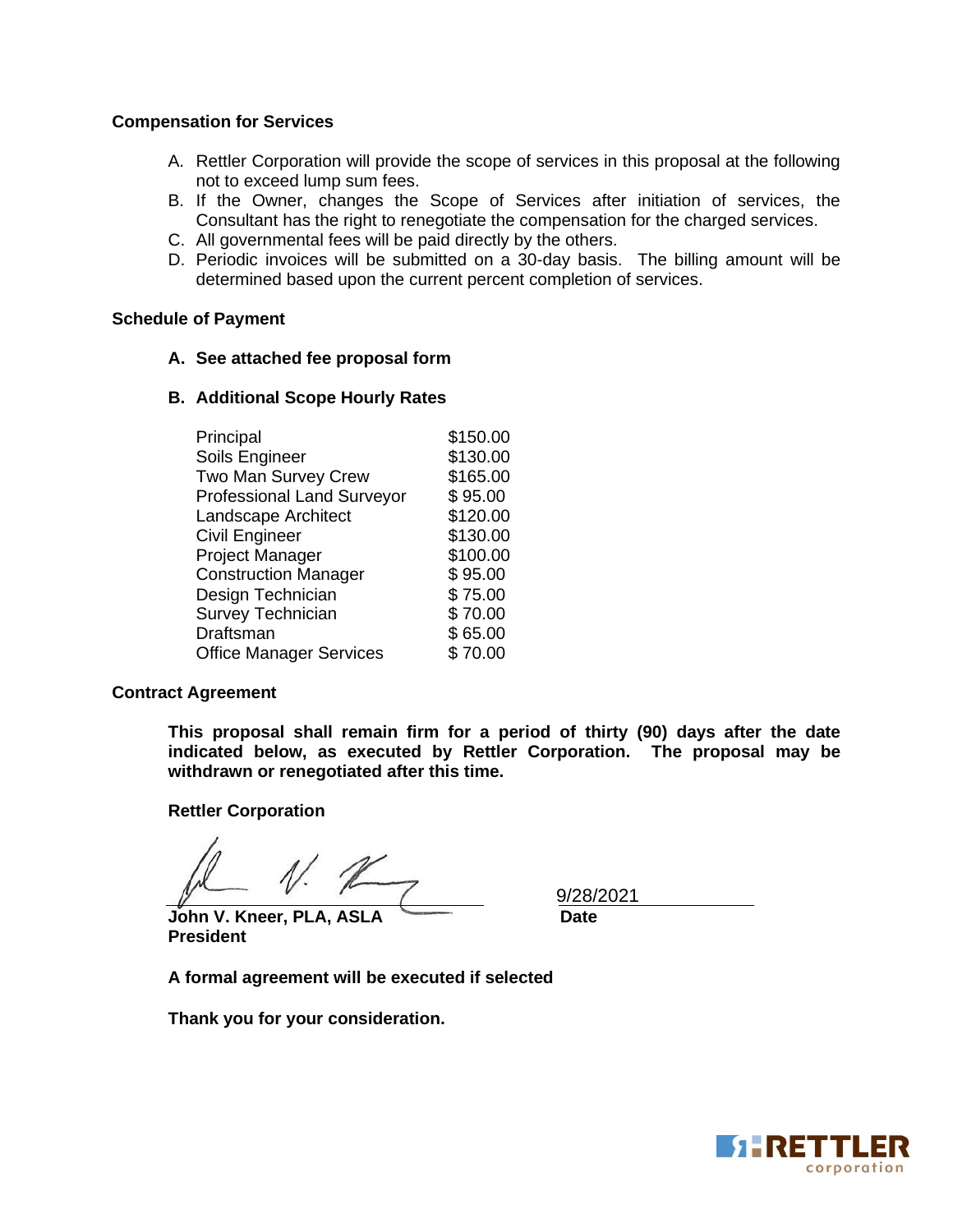## **8. Professional Services for Municipal Forest Master Park Plan**

Date: 09/28/2021

City of Superior, Wisconsin

I/we, the undersigned, being familiar with your local conditions, having made a field inspection and investigation that I/we deemed necessary, having studied the plans and specifications for the work and being familiar with all the factors and other conditions affecting the work, are hereto attaching the following documents:

- 1) Subcontractors List
- 2) Addenda Acknowledgment
- 3) Qualification & Evaluation Checklist
- 4) References

I/we, the undersigned, hereby propose to furnish all labor, tools, materials, skills, equipment and all else necessary to execute the work, in accordance with the specifications and are hereby submitting the following proposal:

| Total Cost (Not-to-Exceed): \$24,500 |                                            |
|--------------------------------------|--------------------------------------------|
| <b>Amount in written figures:</b>    | Twenty-four thousand five hundred thousand |
|                                      | and 00/100 Dollars                         |

## Completion Date: October 31, 2022 (date)

Interested firms may, at their discretion, suggest additional services not explicitly requested by this RFP. Proposals should include line item costs for additional services. Please note that additional services may or may not be awarded by the City and that costs for additional services are excluded from the base proposal.

| SIGNATURE                                                  | Date 09/28/2021  |
|------------------------------------------------------------|------------------|
| Print Name John V. Kneer                                   |                  |
| Name of Company_Rettler Corporation                        |                  |
| Address 3317 Business Park Drive, Stevens Point, WI, 54482 |                  |
| Phone 715-341-2633                                         | Fax 715-341-0431 |
| E-mail Addrees jkneer@rettler.com                          |                  |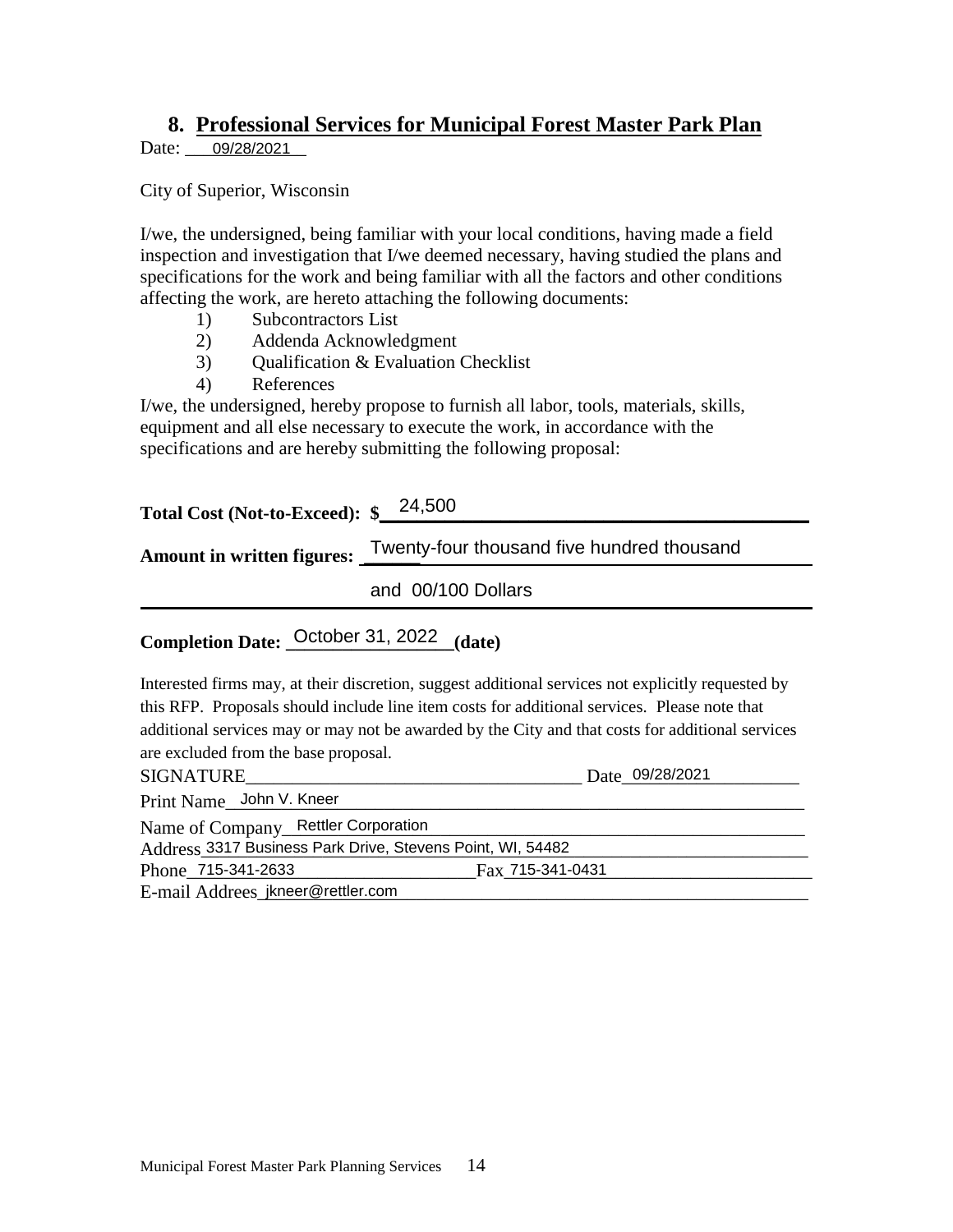## **9. Subcontractors Listing** (Must be submitted with proposal.)

## **Municipal Forest Master Park Planning Services**

The undersigned agrees to employ the following listed **subcontractors** for the following enumerated classes of work and not to alter or add to such list without the written consent of the City of Superior, WI. Use separate sheet as necessary.

| <b>SUBCONTRACTOR</b> | <b>CLASS OF WORK</b>             |
|----------------------|----------------------------------|
| Jeffrey Groeschl     | <b>Forest Management Planner</b> |
|                      |                                  |
|                      |                                  |
|                      |                                  |
|                      |                                  |

| Submitted by: | <b>COMPANY Rettler Corporation</b>   |
|---------------|--------------------------------------|
|               | ADDRESS 3317 Business Park Drive     |
|               | COMPANY REPRESENTATIVE John V. Kneer |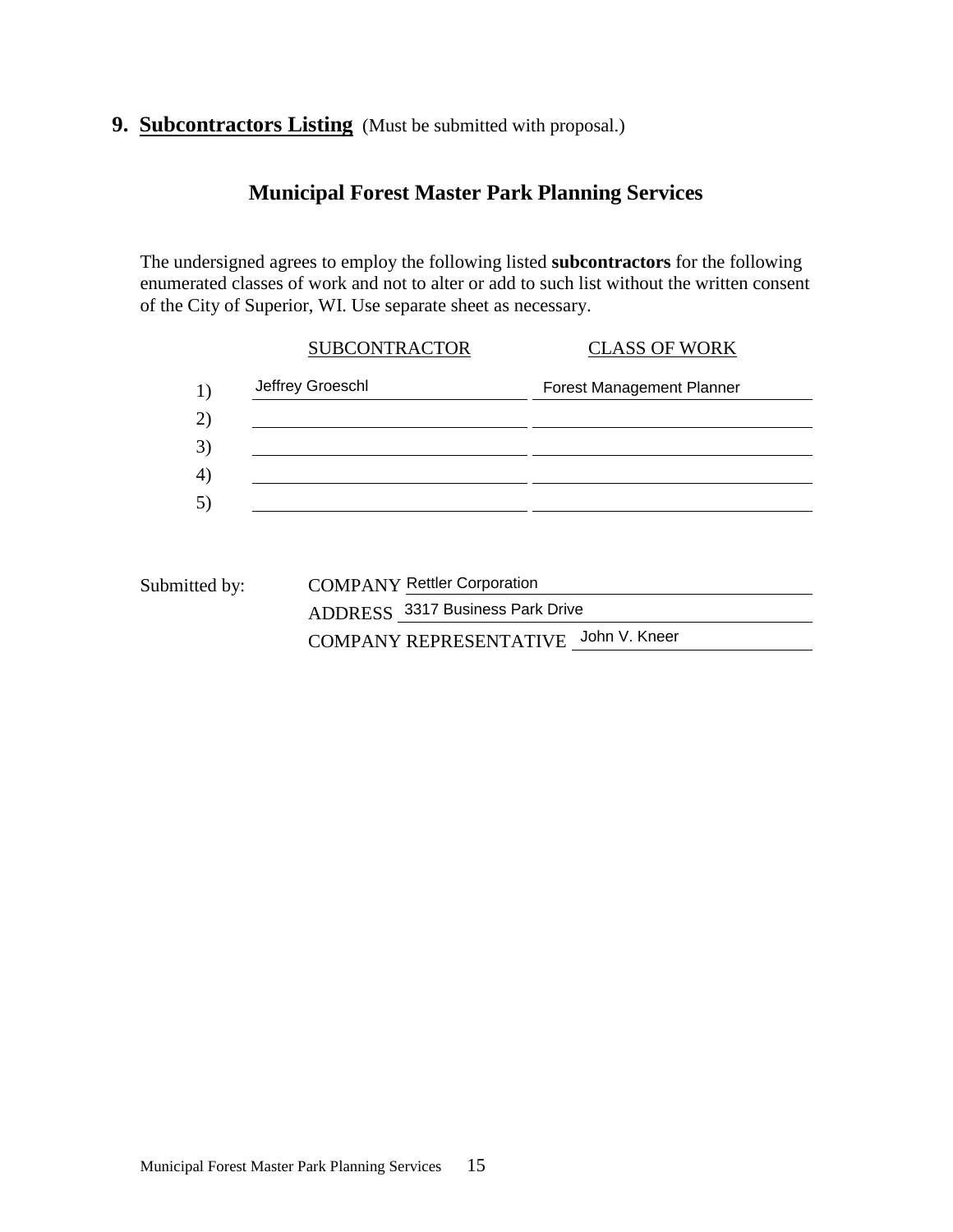## **10. Addenda Acknowledgement** (Must be submitted with Proposal)

## **Municipal Forest Master Park Planning Services**

I/we hereby acknowledge receipt of the following addenda(s): None

Addendum No. \_\_\_\_\_\_\_\_\_\_\_\_\_\_\_\_ Dated Addendum No. \_\_\_\_\_\_\_\_\_\_\_\_\_ Dated Addendum No. Dated Addendum No. Dated

I/we further certify that no agreement has been entered into to prevent competition for said work and that I/we carefully examined the site where the work is to take place, and the plans, specifications, form of contract and all other contract documents.

I/we further agree to enter into the contract, as provided in the contract documents, under all the terms, conditions and requirements of those documents.

\* If no addenda were issued, the consultant/firm shall so indicate and sign this document.

\_\_\_\_\_\_\_\_\_\_\_\_\_\_\_\_\_\_\_\_\_\_\_\_\_\_\_\_\_\_\_\_\_\_\_\_\_\_\_\_ Rettler CorporationCompany

Representative Signature

i<br>L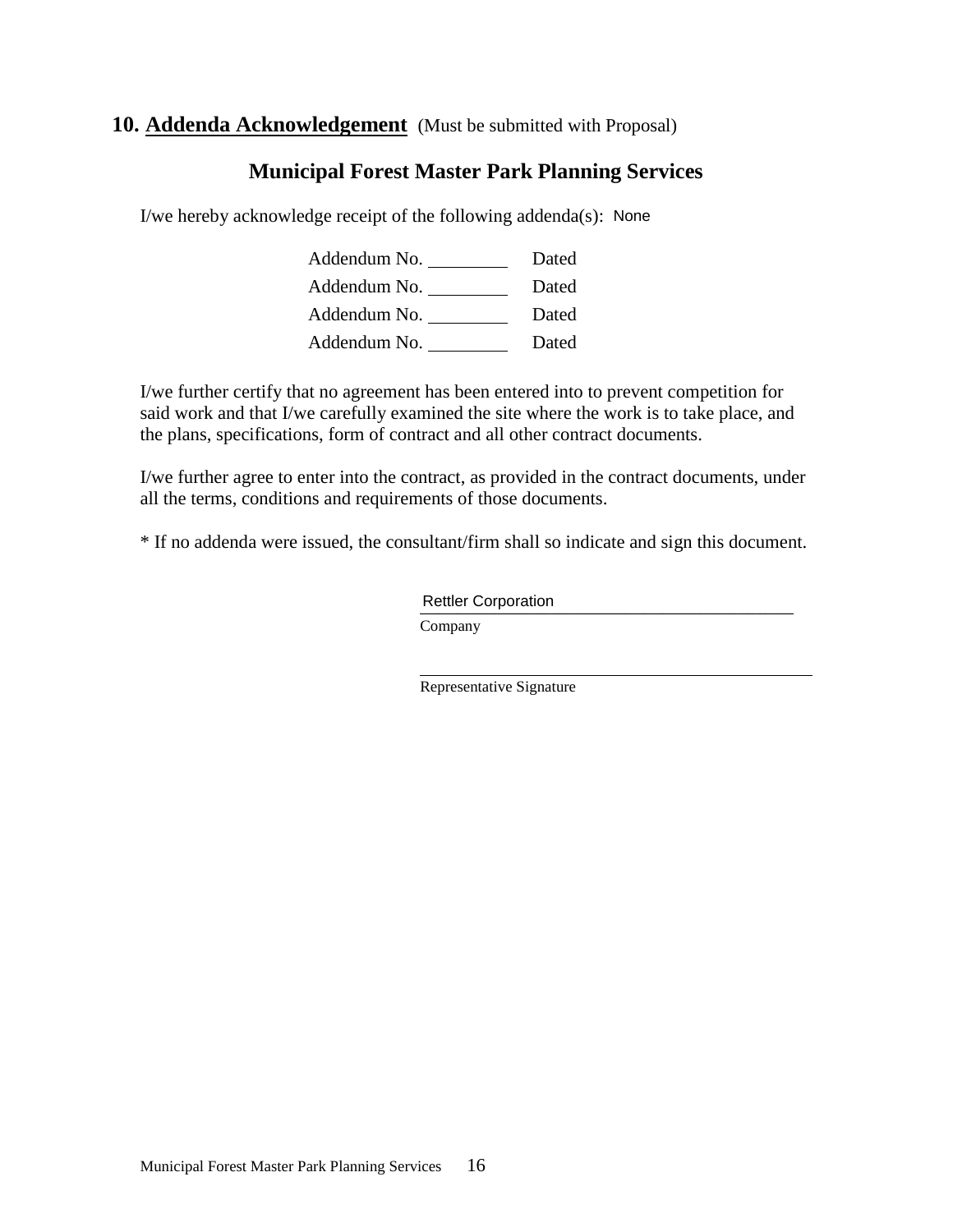## **11. Qualification Evaluation Checklist**

| Owner: Rettler Corporation        |                  |
|-----------------------------------|------------------|
| Contact Person: John V. Kneer     |                  |
| Address: 3317 Business Park Drive |                  |
| City: Stevens Point               | State: Wisconsin |
| Zip: 54482                        |                  |
| Telephone: 715-341-2633           |                  |

Instructions:

- 1. When filling out the checklist check "YES" only to those services provided "in-house" by your firm (or prior experience of key personnel anticipated to perform a substantial amount of the project work) and check "SUB" for services you intend to subcontract out. List the subcontracting firm in the "Comments/Explanation" area.
- 2. Respondents are encouraged to add comments and to attach more detailed information where appropriate in response to checklist items. Such clarification can greatly assist the evaluation process. **Firms may include other information as they deem appropriate.**
- 3. Attach to this checklist any appropriate licenses, certification, degrees, or appropriate training that will assist in qualifying your firm for these services.
- 4. Consultant qualifications will be determined using this checklist along with the information provided as outlined in the "Requirements for Statement of Qualifications".
- 5. Firms are expected to answer "YES" to some of the checklist items, but not all of them.
- 6. False, inaccurate or misleading information shall be grounds for disqualification at any time during and after the selection process. When in doubt attach a detailed answer or call for clarification.

| Yes | No | # | <b>Question</b>                                                                                         |
|-----|----|---|---------------------------------------------------------------------------------------------------------|
|     |    |   | How many years has your firm been engaged in the consulting business<br>under the present firm name? 32 |
|     | Χ  |   | Has your firm ever failed to complete any work awarded to you?<br>Comment/Explanation:                  |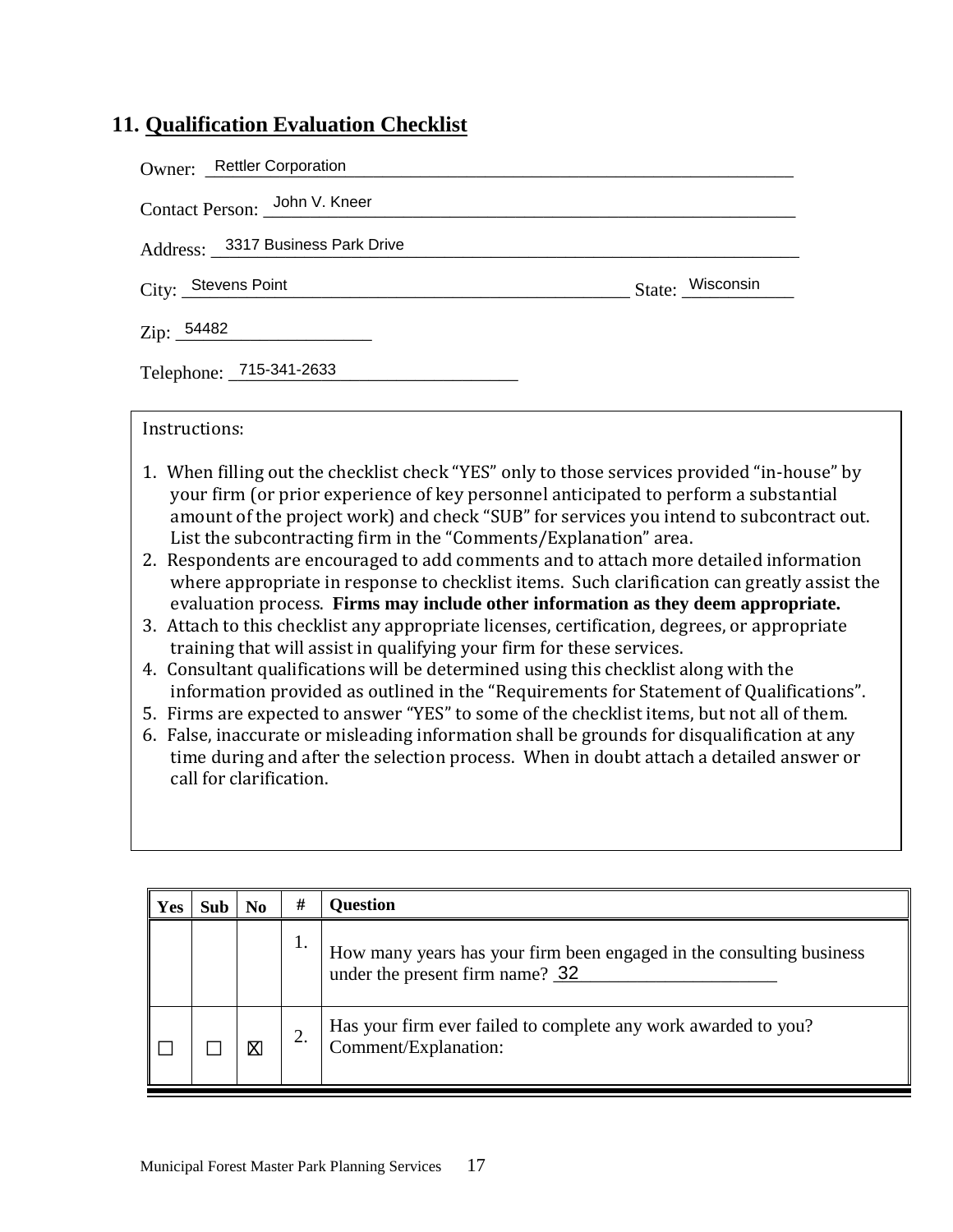| Yes         | <b>Sub</b> | No | #  | <b>Question</b>                                                                                                                                                                             |
|-------------|------------|----|----|---------------------------------------------------------------------------------------------------------------------------------------------------------------------------------------------|
|             |            | Χ  | 3. | Has your firm ever defaulted on a contract?<br>Comment/Explanation:                                                                                                                         |
|             |            | Χ  | 4. | Has your firm ever had claims filed for errors and omissions or been sued<br>for services you provided?<br>Comment/Explanation:                                                             |
| X           |            |    | 5. | Is your firm willing to provide (at no cost to the City) an on-site<br>presentation to the City regarding your firm's qualifications?<br>Comment/Explanation:                               |
| $\boxtimes$ | $\Box$     |    | 6. | Have you reviewed the example of the service contract attached and are<br>willing to sign a similar agreement?<br>Comment/Explanation: We would ask that the indemnity<br>clause be mutual. |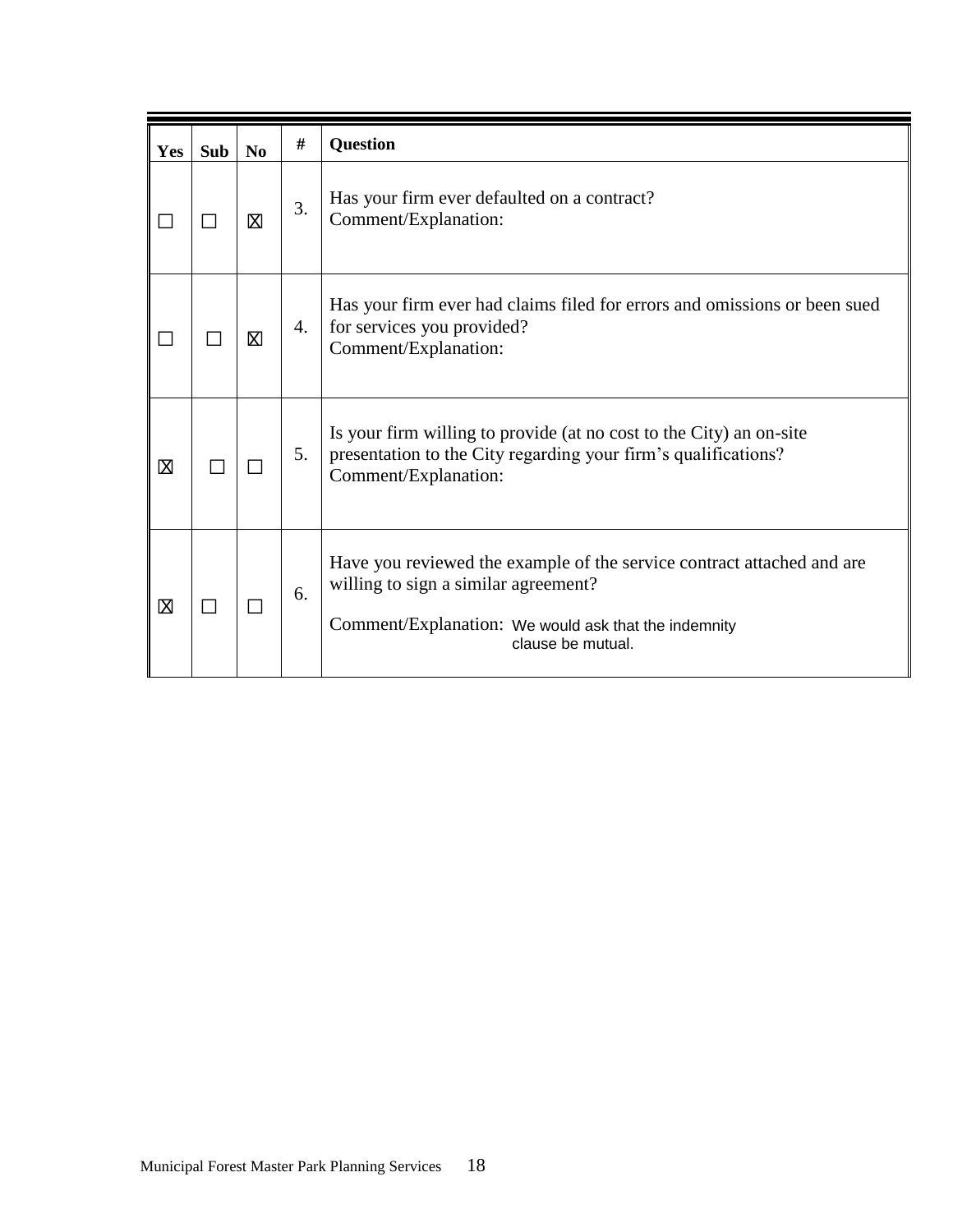## **12. Statement of Qualifications Reference Form**

| Applicant Firm Name: Rettler Corporation            |  |
|-----------------------------------------------------|--|
| Contact Person: John V. Kneer                       |  |
| Address: 3317 Business Park Drive                   |  |
| City, State, and Zip Code: Stevens Point, WI, 54482 |  |
| Telephone: 715-341-2633                             |  |
|                                                     |  |

#### Reference #1

| Owner or Company Name: Village of Oregon                            |
|---------------------------------------------------------------------|
| Contact Person: Elise Cruz, Director of Planning and Zoning         |
| Type of Service(s) Provided: Park Master planning and Bid Documents |
| Calendar Year(s) of Service(s) Provided: 2010, 2017-2021            |
| City, State, and Zip Code: Oregon, WI, 53575                        |
| Telephone: 608-835-6291                                             |

#### Reference #2

| Owner or Company Name: City of Stevens Point                              |  |  |
|---------------------------------------------------------------------------|--|--|
| Contact Person: Dan Kremer, Director of Parks, Recreation, & Forestry     |  |  |
| Type of Service(s) Provided: Park Master planning and Bid Documents       |  |  |
| Calendar Year(s) of Service(s) Provided: 2002, 2008-2011, 2015, 2017-2021 |  |  |
| City, State, and Zip Code: Stevens Point, WI 54481                        |  |  |
| Telephone: 715-346-1531                                                   |  |  |
|                                                                           |  |  |

#### Reference #3

Owner or Company Name: Village of Ashwaubenon

Contact Person: **Fex Mehlberg** 

Contact Person: <u>\_Rex Mehlberg</u><br>Type of Service(s) Provided: \_Park Master planning and Bid Documents

Calendar Year(s) of Service(s) Provided: 200-2007, 2014, 2019-2021

City, State, and Zip Code: Ashwaubenon, WI 54304

Telephone: 920-492-2331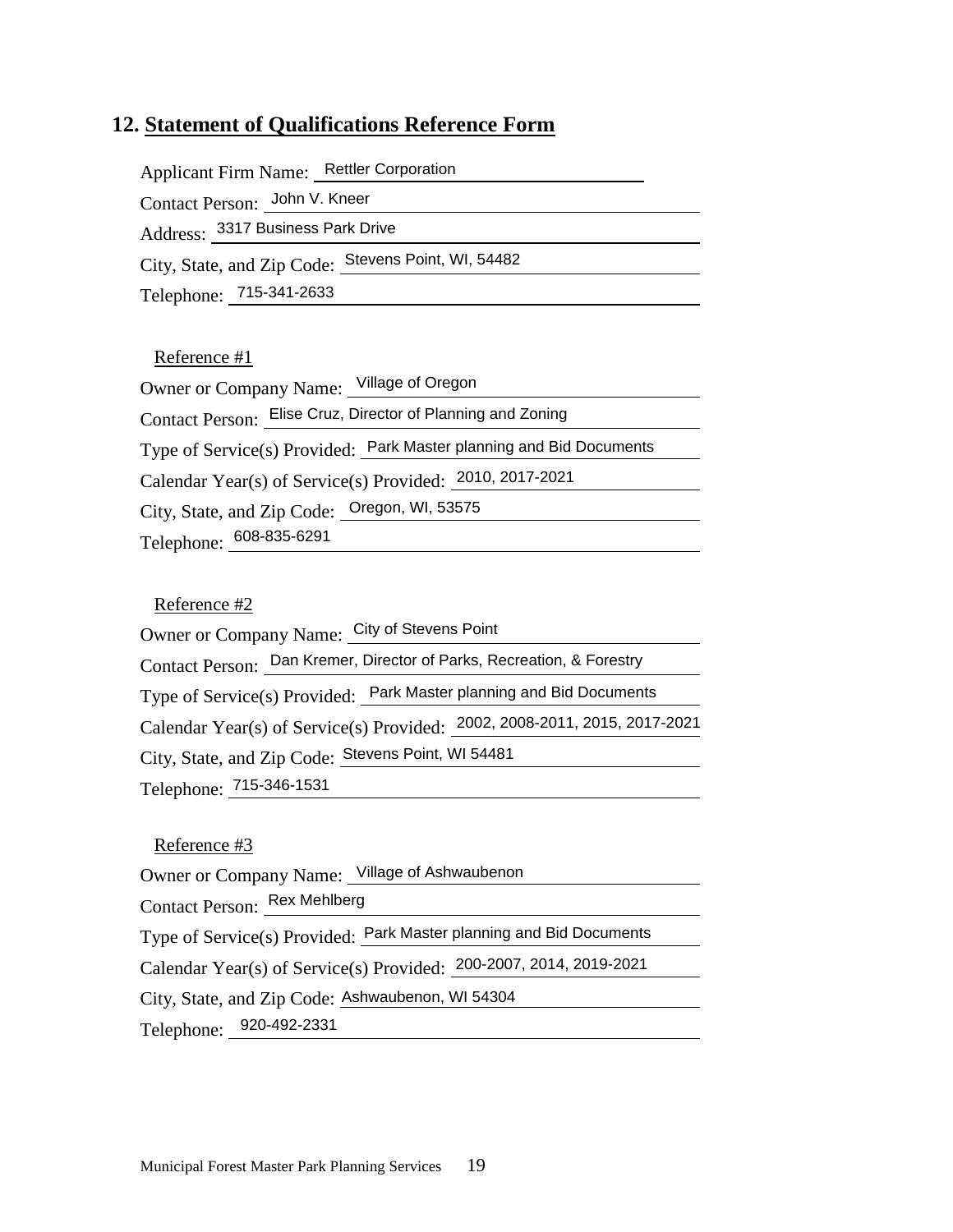## <span id="page-26-0"></span>**13. Agreement**

#### **Professional Services Agreement for the Municipal Forest Master Park Planning**

This agreement, made this day of the same capacity of the same capacity of  $\alpha$ . 2021, by and between, Rettler Corporation, a Wisconsin incorporated business (herein known as 'Consultant'), and the City of Superior, a municipal corporation, through its Parks, Recreation & Forestry Department (herein known as 'City'). The parties to this Agreement shall be bound by the following terms and conditions.

#### **Purpose**

The objective of creating a Superior Municipal Forest Master Plan is to provide a comprehensive plan that takes other identified plan priorities into consideration to guide future actions and management of the Forest.

#### **Scope**

Consultant services include, but are not limited to, all of the tasks, activities and requirements included in Exhibit A, "Scope of Services" and other tasks and responsibilities as identified by the Parks, Recreation & Forestry Department. By reference, Exhibit A is hereby incorporated into this Agreement, but shall not in any way restrict the services provided by Consultant, nor prohibit the Parks, Recreation & Forestry Director from requesting other tasks or procedures germane to the Agreement. If there are other tasks identified by the Parks, Recreation & Forestry Director that are beyond the scope identified in Exhibit A, these will be considered extra services and can be added to this agreement by an amendment.

#### **Term**

The term of this agreement shall be from the date of the agreement through October 31, 2022.

#### **Services and Fees**

Costs shall be full compensation for services performed or services rendered and for all labor, materials, supplies, equipment, incidentals, applicable taxes, fees and applicable expenses, necessary to complete the services for a not to exceed amount of twenty-four thousand, five hundred dollars (\$24, 500.00), attached bid and incorporated herein by reference. All other expenditures shall be the sole responsibility of the Consultant.

Changes to services and/or fees are agreed to by both parties and acknowledged in an amendment signed by both parties.

#### **Payments**

Consultant may invoice the Parks, Recreation & Forestry Department on a monthly basis during the progress of the work for partial payment on account for work completed and accepted to date, and shall not impose any penalties or interest for amounts invoiced. The invoice shall be itemized and in a form satisfactory to the City, of expenses incurred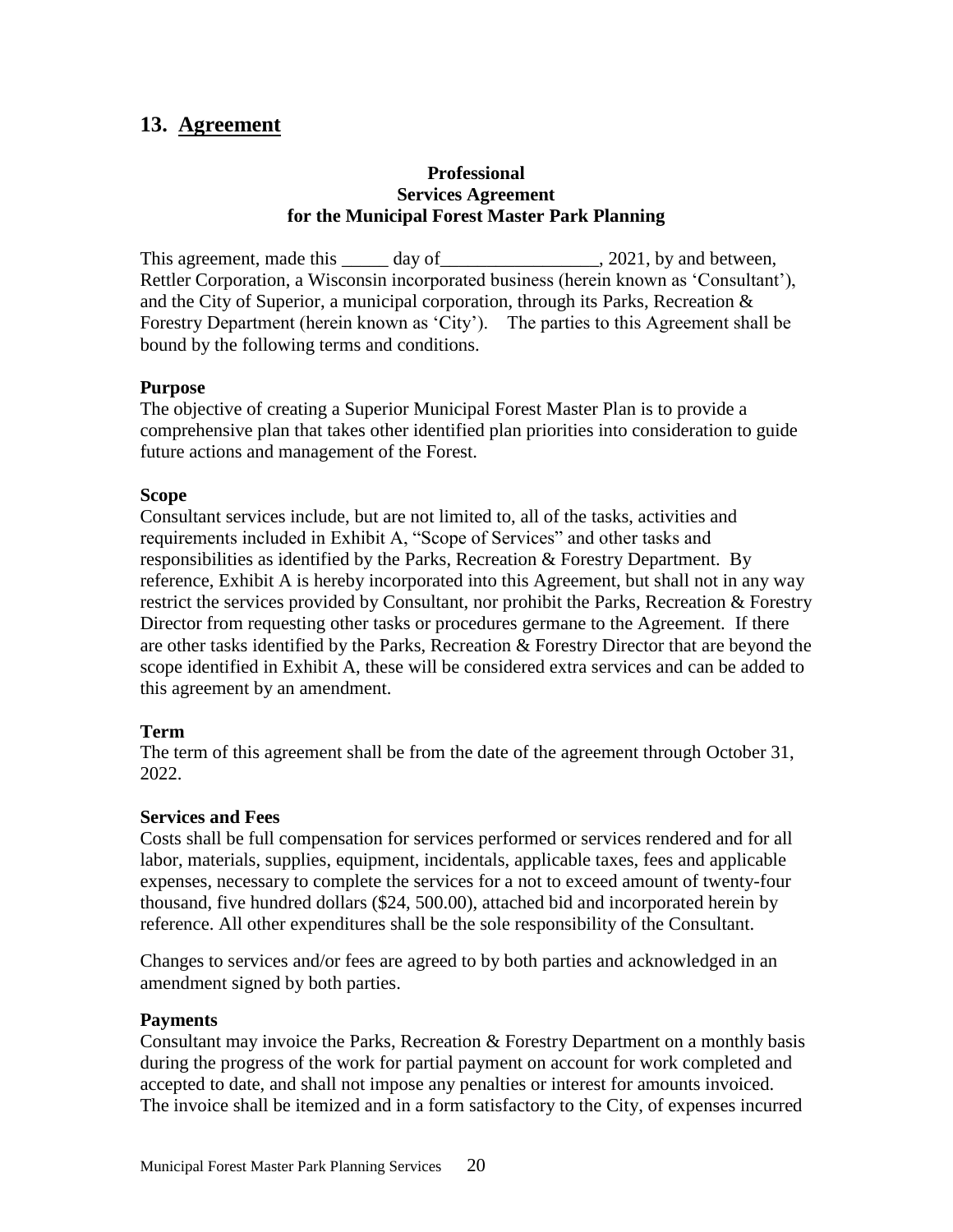in the previous period. The City shall pay agreed upon amounts within thirty (30) days of receipt.

#### **Insurance**

Consultant shall provide up-to-date, accurate professional liability information on Consultant's Data Record, including amount of insurance, deductible, carrier and expiration date of coverage. Consultant shall furnish the City with an endorsement for earlier notice of cancellation and/or non-renewal and the Certificate of Insurance showing the type, amount, deductible, effective date and date of expiration of such policy. Consultant shall not cancel or materially alter this coverage without prior written approval by the City. Consultant shall be responsible for consultants maintaining professional liability insurance during the life of their Agreement and for 2 years after final acceptance for the service.

Consultant and its subconsultants retained under the terms of this Agreement shall procure and maintain professional liability insurance providing for payment of the insured's liability for errors, omissions or negligent acts arising out of the performance of the professional services required under this Contract.

It is hereby agreed and understood that the insurance required by the City is primary coverage and that any insurance or self-insurance maintained by the City, its officers, council members, agents, employees or authorized volunteers will not contribute to a loss. All insurance shall be in full force prior to commencing work and remain in force until the entire job is completed and the length of time that is specified, if any, in the agreement or listed below whichever is longer.

#### 1. **PROFESSIONAL LIABILITY**

- A. Limits
	- (1) \$1,000,000 each claim
	- (2) \$1,000,000 annual aggregate

### 2. **GENERAL LIABILITY COVERAGE**

- A. Commercial General Liability
	- (1) \$1,000,000 each occurrence limit
	- (2) \$1,000,000 personal liability and advertising injury
	- (3) \$2,000,000 general aggregate
- B. Claims made form of coverage is not acceptable.
- C. Insurance must include:
	- (1) Contractual Liability
	- (2) Personal Injury

#### 3. **BUSINESS AUTOMOBILE COVERAGE**

- A. \$1,000,000 combined single limit for Bodily Injury and Property Damage each accident
- B. Must cover liability for Symbol #1 "Any Auto" including Owned, Non-Owned and Hired Automobile Liability.

#### 4. **WORKERS COMPENSATION AND EMPLOYERS LIABILITY**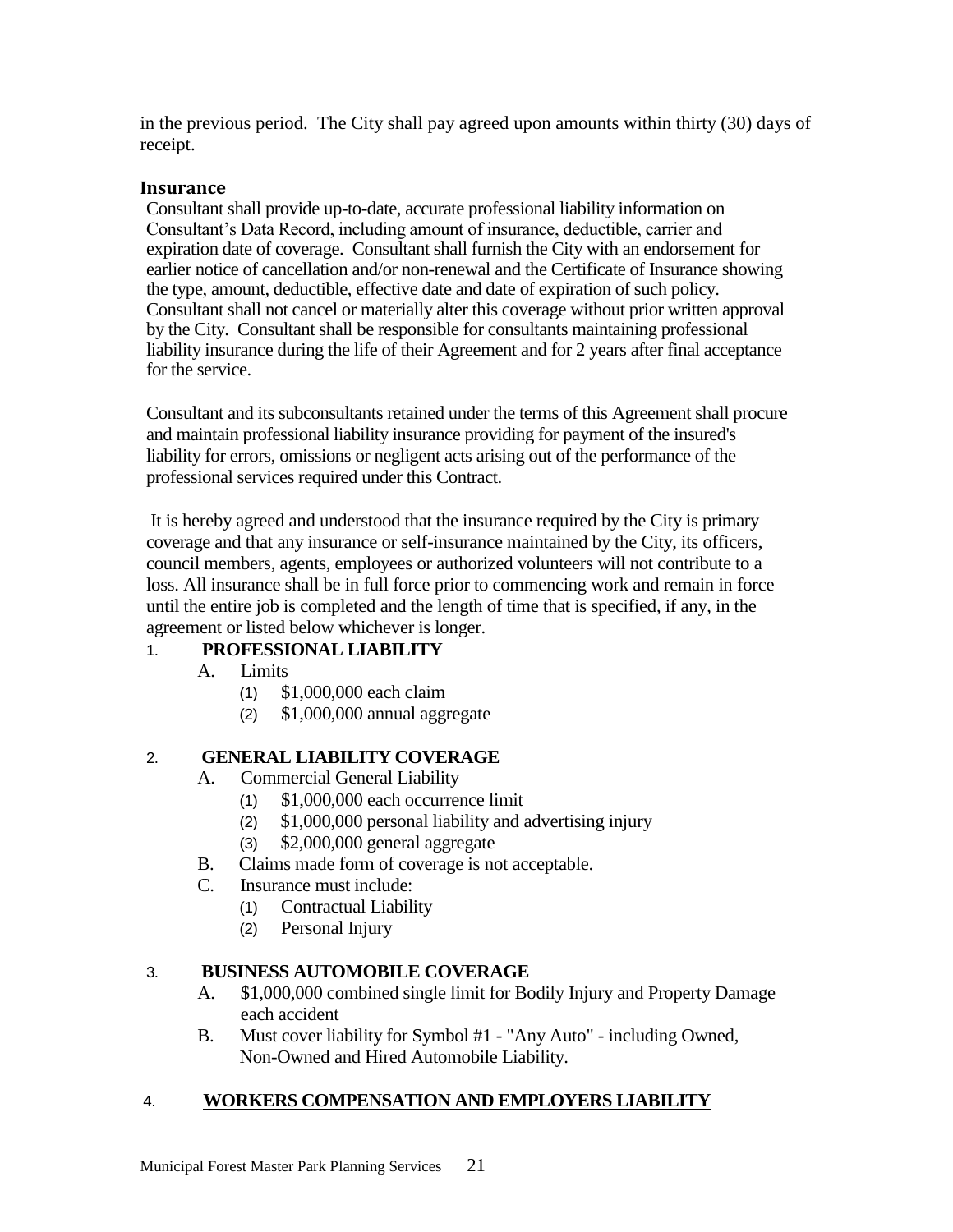A. Must carry coverage for Statutory Workers Compensation and an Employers Liability limit of:

- (1) \$100,000 Each Accident
- (2) \$500,000 Disease Policy Limit
- (3) \$100,000 Disease Each Employee
- 5. **UMBRELLA LIABILITY** Provide coverage at least as broad as the underlying Commercial General Liability, Automobile Liability and Employers Liability, with a minimum limit of \$2,000,000 each occurrence and \$2,000,000 aggregate, and a maximum self-insured retention of \$10,000.

### 6. **ADDITIONAL INSURANCE PROVISIONS**

- A. Primary and Non-contributory requirement all insurance must be primary and noncontributory to any insurance or self-insurance carried by City
- B. Acceptability of Insurers- Insurance is to be placed with insurers who have an **A.M. Best** rating of no less than A- and a Financial Size Category of no less than Class VII, and who are authorized as an admitted insurance company in the state of Wisconsin.
- C. **Additional Insured Requirements - The following must be named as** additional insureds **on the General Liability and Business Automobile liability coverage arising out of project work - City,** and its officers, council members, agents, employees and authorized volunteers. This does not apply to Workers Compensation Policies.
- D. Deductibles and Self-Insured Retentions Any deductible or self-insured retention must be declared to and approved by the City.
- E. Evidences of Insurance Prior to execution of the agreement, the Consultant shall file with the City a certificate of insurance (Accord Form 25-S or equivalent) signed by the insurer's representative evidencing the coverage required by this agreement.

#### **Agreement General Terms and Conditions**

1. **No Relationship.** Consultant understands and agrees that the relationship of Consultant and the City arising out of this agreement is that of a contracted service provider, not an employee or contracted employee of the City or any other entity within the municipality, and therefore, is not entitled to any benefits provided to employees of the City.

2. **Taxes**. Consultant will act as an independent contractor and will be responsible for all federal, state and local taxes arising in accordance with this contract, as well as any other taxes, fees or licensing expenses pertaining to these services.

3. **Confidentiality.** Consultant shall diligently protect the confidentiality of any information, documentation or communication received from the City that contains personal, financial or other information of a confidential nature, and shall not disclose said information to any other persons, organizations or entities without the expressed written approval of the City.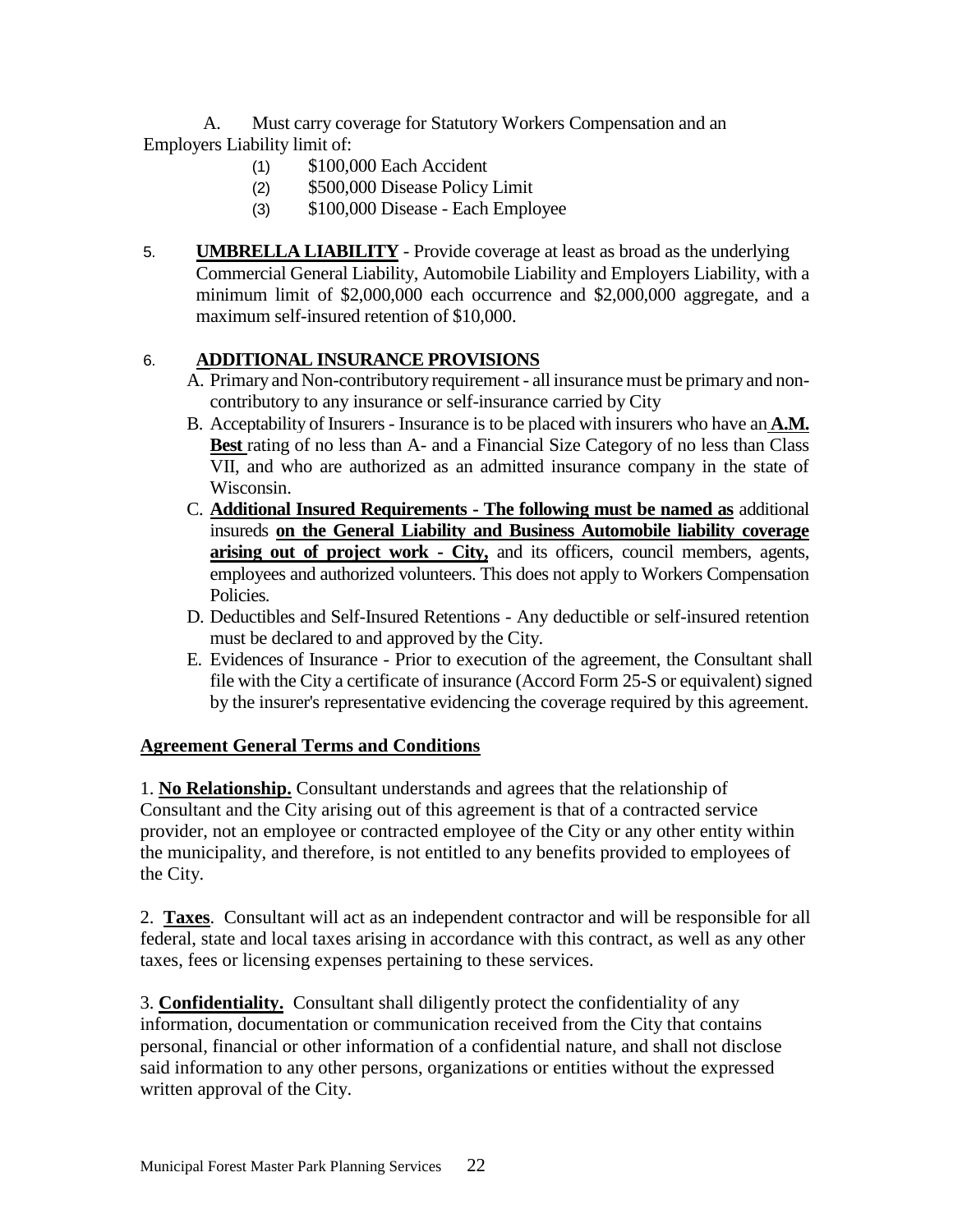4. **Qualifications**. By accepting this agreement, Consultant represents that they possess the necessary skills and qualifications to perform work under this agreement. Consultant will comply with all applicable local, state, and federal licensure requirements and will provide proof upon request.

5. **Legal Relations.** Recommendations, policies, procedures and other communications provided by the Consultant under this agreement will comply with all applicable laws, ordinances, rules and regulations promulgated and enforced by the City and any other proper authority having jurisdiction over the conduct of the operations of the City. The Consultant shall comply with and observe federal, state and local laws that may be applicable to the project. In carrying out provisions of this Agreement or exercising power or authority granted to the Consultant thereby, there shall be no personal liability to the City, it being understood that in such matters the City acts as representatives of the State. The Consultant is not an agent of the State.

6. **Assignment of Agreement.** The Consultant shall not subcontract, assign or transfer any part of this work to any other parties without the express written agreement of the City.

7. **Claims.** Claims, disputes and other matters in question arising from the performance of this contract shall be brought to the Director of Parks, Recreation & Forestry, whose decision shall be final. Consultant and City will in good faith efforts attempt to resolve disputes through a mutually agreed upon acceptable alternative.

8. **Ownership of Documents.** All plans, drawings, specifications, renderings, models, approved copies, manuals and other such documents prepared by the Consultant or any party pursuant to this Agreement shall become the property of the City of Superior on completion and acceptance of any of the Consultant's work, or upon termination of the Agreement, and shall be delivered to the City of Superior upon request.

9. **Indemnifications.** Consultant hereby agrees to indemnify, defend and hold harmless the City its elected and appointed officials, officers, employees, agents, representatives and volunteers, and each of them, from and against any and all suits, actions, legal or administrative proceedings, claims, demands, damages, liabilities, interest, attorneys' fees, costs, and expenses of whatsoever kind or nature in any manner directly or indirectly caused, occasioned, or contributed to in whole or in part or claimed to be caused, occasioned, or contributed to in whole or in part, by reason of any act, omission, fault, or negligence, whether active or passive, of Consultant or of anyone acting under its direction or control or on its behalf, even if liability is also sought to be imposed on the City, its elected and appointed officials, officers, employees, agents, representatives and volunteers.

The obligation to indemnify, defend and hold harmless the City, its elected and appointed officials, officers, employees, agents, representatives and volunteers, and each of them, shall be applicable unless liability results from the sole negligence of the City, its elected and appointed officials, officers, employees, agents, representatives and volunteers.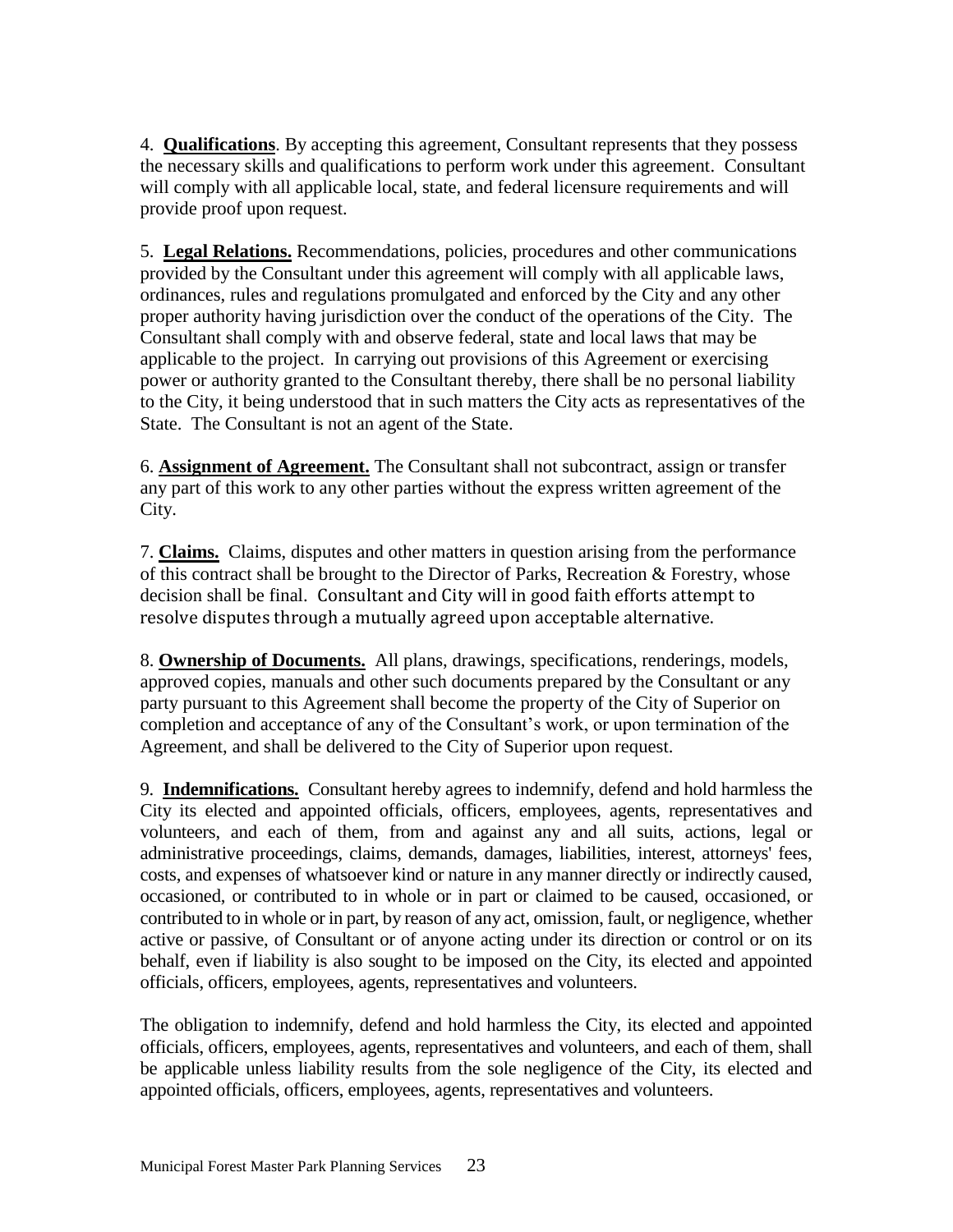Consultant shall reimburse the City, its elected and appointed officials, officers, employees, agent or authorized representatives or volunteers for any and all legal expenses and costs incurred by each of them in connection therewith or in enforcing the indemnity herein provided. In the event that Consultant employs other persons, firms, corporations or entities (subcontractor) or volunteers as part of the work covered by this Agreement, it shall be the consultant's responsibility to require and confirm that each sub-contractor enters into an Indemnity Agreement in favor of the City, its elected and appointed officials, officers, employees, agents, representatives and volunteers, which is identical to this Indemnity Agreement.

This indemnity provision shall survive the termination or expiration of this Agreement.

10. **Final Payment.** Prior to final payment, the Parks, Recreation & Forestry Department shall review project documents, recommendations, tasks and procedures, etc., and all other recommendations submitted by Consultant to determine the satisfaction thereof; it will be at the Parks, Recreation & Forestry Department's sole discretion when the final payment is made. Final payment will be made to Consultant within thirty (30) days of the City's acceptance of services as complete.

11. **Deficiencies.** Consultant shall not be entitled to payment for work found deficient or failing to conform to the requirements set forth in this agreement, and is not entitled to further payments until corrected to the satisfaction of the Director of Parks, Recreation & Forestry. The City will inform the Consultant of any deficiencies and/or items that do not conform to this agreement within thirty (30) days of receipt*.*

12. **Termination.** This Agreement may be terminated by either party without cause upon ten (10) days written notice to the other. In the event of termination, Consultant shall be paid for services performed to termination date. The results of the work by Consultant shall immediately be turned over to the City of Superior, and is a condition of final payment.

13. **Warranty of Documents**. The City, its representatives, employees, and agents make no representations of the accuracy of documents, drawings, procedures, etc., provided to Consultant under this Agreement, and shall not be held liable for the inadequacy thereof. To the greatest extent possible, any document, drawing, procedure, etc., provided by the City for the purposes of the project that cannot be utilized as reliable information by the Consultant shall be noted as such by the City in the transmittal of the material.

14. **Entire Agreement.** This Agreement contains the entire understanding of the parties with respect to the maters contained herein, and supersedes all other written and oral agreements between the parties with respect to such matters.

15. **Modification.** This Agreement is binding only when signed by both parties. Any modifications or amendments must be in writing and signed by both parties.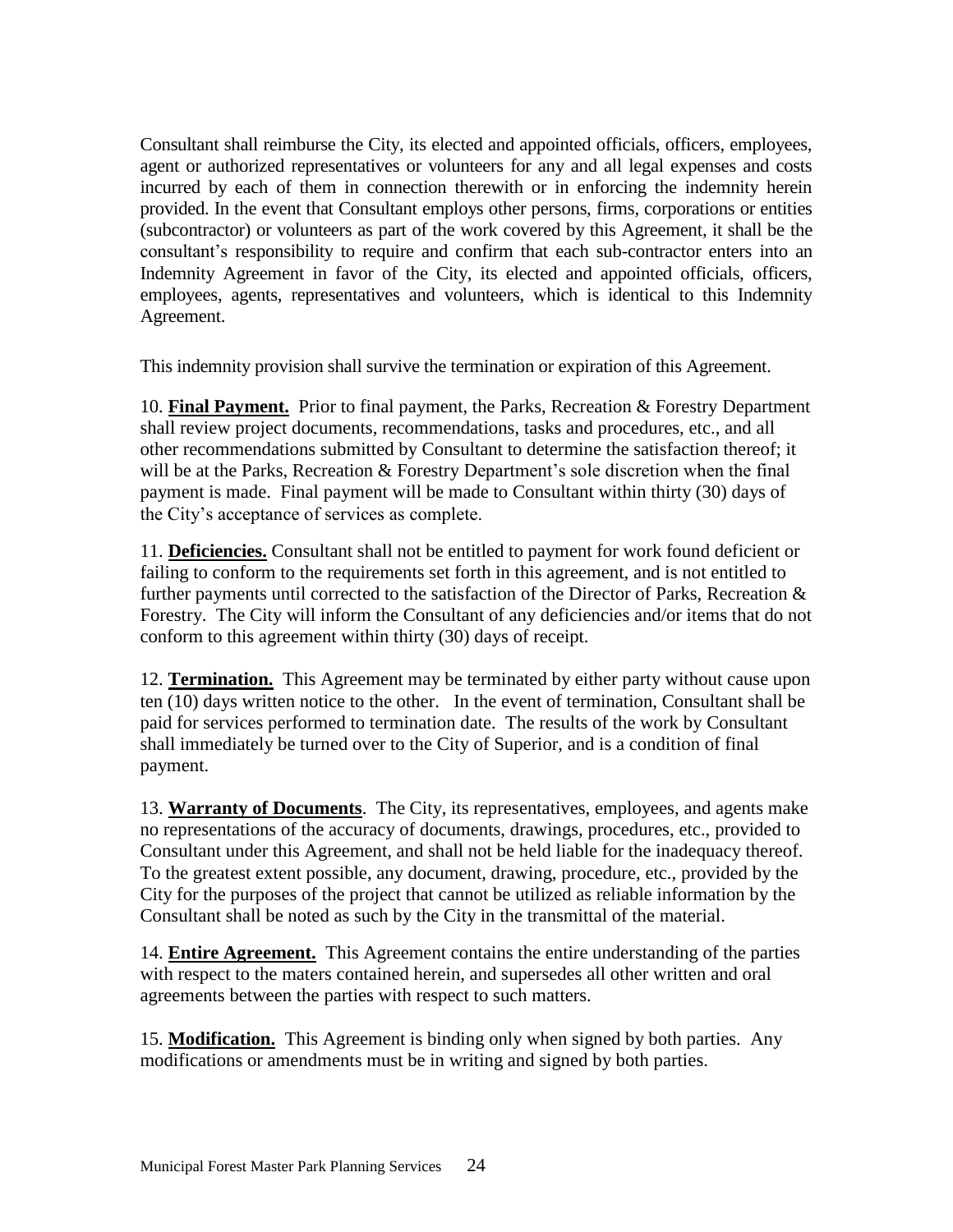16. **Force Majeure.** Each party shall be excused from any breach of this Agreement which is caused by war, strike, act of Nature or other similar circumstances normally deemed outside the control of well-managed businesses.

17. **Governing Law**. The Agreement will be interpreted, and the rights and liabilities of the Parties determined, in accordance with the laws of the State of Wisconsin.

18. **Headings and Captions.** Headings and Captions appear solely for convenience of reference. Such headings and captions are not part of this agreement and shall not be used to construe it.

19. **Validity**. If any provision or provisions of this Agreement shall be held to be invalid, illegal or unenforceable, the validity, legality and enforceability of the remaining provisions shall not in any way be affected or impaired thereby.

20. **Integrated Agreement.** This Agreement contains the entire agreement and understanding among the Parties regarding the matters set forth herein and supersedes all previous negotiations, discussions, and understandings regarding such matters. The Parties acknowledge and represent that they have not relied on any promise, inducement, representation, or other statement made in connection with this Agreement that is not expressly contained herein. The terms of this Agreement are contractual and not a mere recital.

21. **Safety And Security.** The Consultant shall at all times perform in a safe and workmanlike manner to avoid injury or damage to any person or property. The Consultant shall comply with applicable requirements and specifications relating to the safety, health and sanitation measures applicable to the project. The Consultant shall exercise the applicable necessary precautions for the safety of its employees, and be in compliance with applicable federal, state and local laws, statutes, ordinances, rules and regulations. Including, but not limited to, the Wisconsin Labor Code, The U.S. Department of Transportation Omnibus Transportation Employee Testing Act, and OSHA standards.

The Consultant shall provide its employees all necessary safeguards, devices and protective equipment, including but not limited to adequate life protection and lifesaving equipment, and shall ensure the proper inspection and maintenance of safety measures are current and in compliance.

The City may halt progress on any project where appropriate safety measures and equipment are not being used or any safety regulations are not being followed. Services will not be permitted to resume until required safety provisions have been made and delays as a result of this provision will not be considered a basis for an increase in the Agreement price or an extension of the completion deadline.

22. **Standard of Care.** Consultant represents that it will perform the Services in a manner consistent with that degree of care and skill ordinarily exercised by members of the same profession currently practicing under similar circumstances at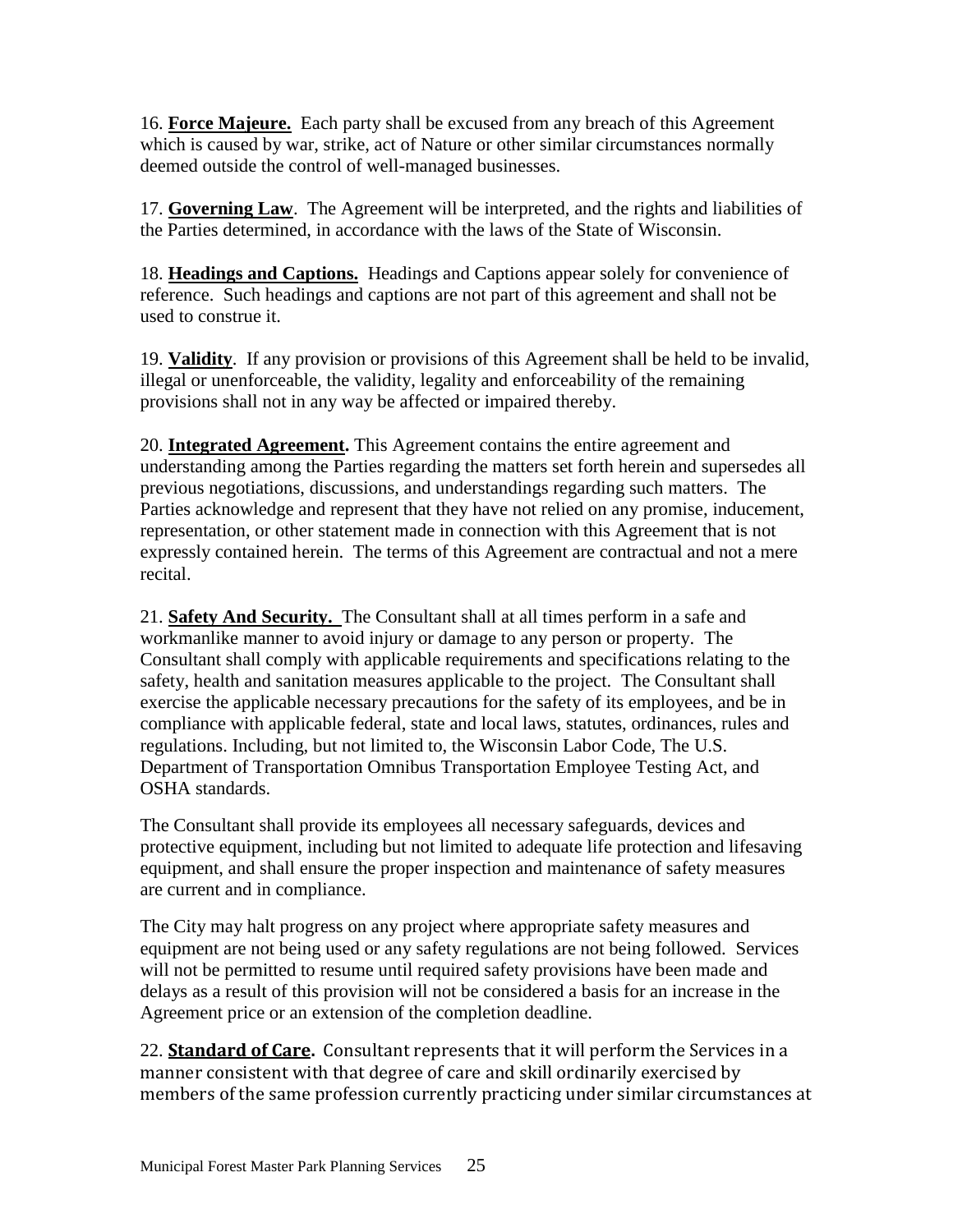the same time and in the same locality. To the extent Consultant's services do not meet this standard of care; Consultant shall re-perform its work at no cost to the City.

23. **Appropriation.** State and/or Federal funds may be used to fund all or part of this Agreement. Allowances detailed in the Project scope shall be awarded at the City's discretion, and is subject to available funding, project progress and other terms and conditions as identified by the City. The City will not be held liable for any damages incurred due to changes in State or Federal funding, including (but not limited to) a reduction, delay, or cancellation of the project.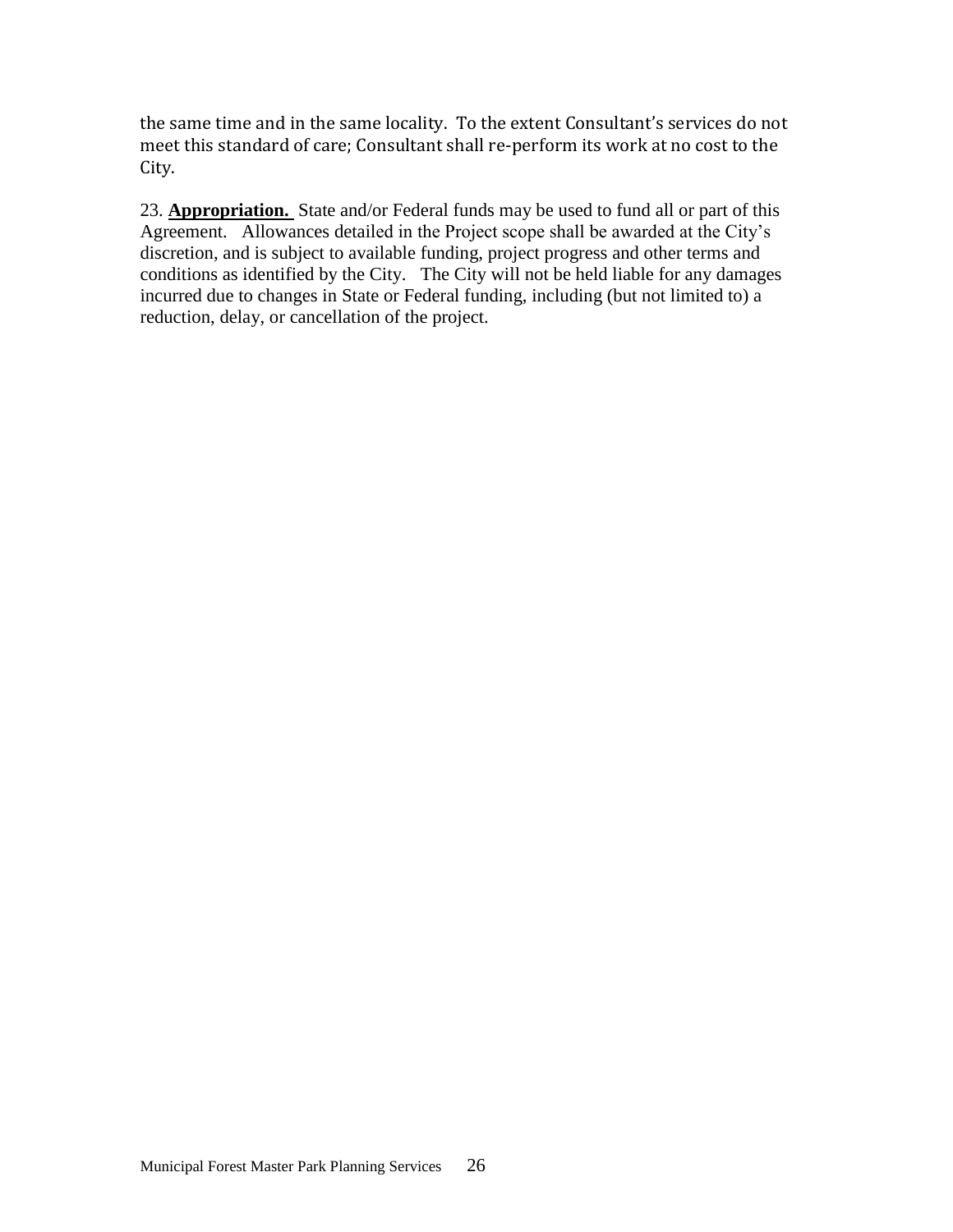The parties, intending to be legally bound have executed this agreement on the day and year set forth above.

\_\_\_\_\_\_\_\_\_\_\_\_\_\_\_\_\_\_\_\_\_\_\_\_\_\_\_\_\_ \_\_\_\_\_\_\_\_\_\_\_\_\_\_\_\_\_\_\_\_\_\_\_\_\_\_\_\_\_\_\_\_\_\_

**Signatures** 

| Company: Rettler Corporation      |
|-----------------------------------|
| Address: 3317 business Park Drive |
| Stevens Point, WI 54482           |

Phone: 715-341-2633

President Vice President

ATTEST: CITY OF SUPERIOR, WISCONSIN

City Clerk Mayor

 $\overline{\phantom{a}}$  , and the contract of the contract of the contract of the contract of the contract of the contract of the contract of the contract of the contract of the contract of the contract of the contract of the contrac

 $\overline{\phantom{a}}$  , and the contract of the contract of the contract of the contract of the contract of the contract of the contract of the contract of the contract of the contract of the contract of the contract of the contrac

Finance Director City Attorney

Provision has been made to pay the liability that will accrue under this contract.

\*Approved by Superior Common Council on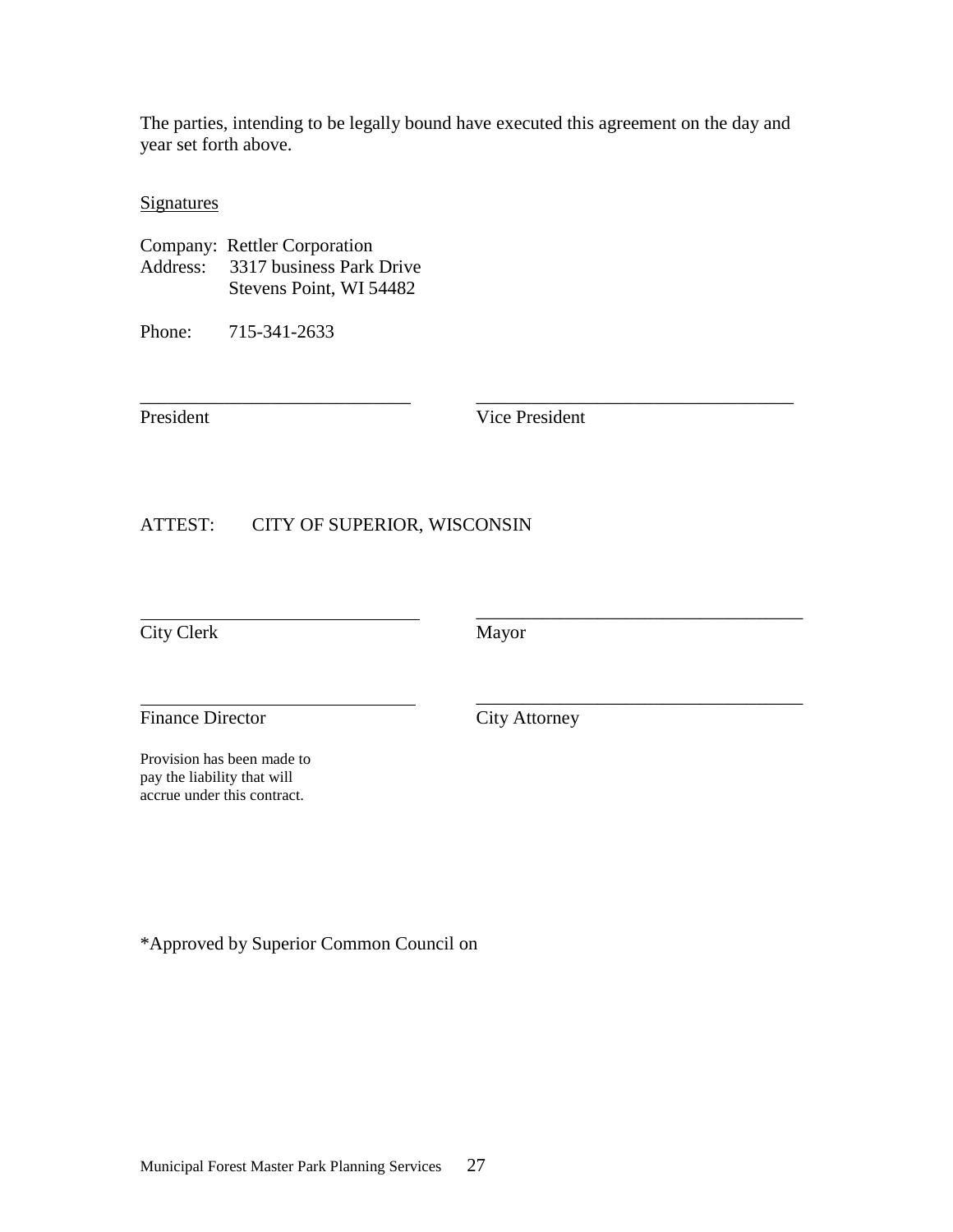#### **Exhibit A: Scope of Work**

Available data, consultant deliverables, and assumptions for bidding purposes are specified in the following outline, which should be utilized to determine a project cost for this proposal.

- 1. Project Planning
	- A. Kick-Off Meeting
		- ii. Conduct a preliminary project meeting with all team members to define the final project scope and identify the responsibility of duties between the City Staff and Consultant Staff.
	- B. Prepare a detailed Scope of Work; identify tasks, responsibilities, and deliverables.
	- C. Establish a project timeline; identify start and completion dates of all major project phases and budget.
- 2. Superior Municipal Forest Master Plan
	- A. Data Gathering
		- i. Prepare base mapping of the Municipal Forest assets.
		- ii. Utilize City of Superior GIS CADD Engineering Department for all base mapping.
		- iii. Gather and review plans that would be referenced for the planning purposes including, but not limited to:
		- iv. Superior [Municipal](https://www.ci.superior.wi.us/DocumentCenter/View/1786) Forest Master Plan Study
			- a. Master [Development](https://www.ci.superior.wi.us/DocumentCenter/View/1787) Plan 1979
			- b. Charter [Ordinance](https://www.ci.superior.wi.us/DocumentCenter/View/1788) Municipal Forest Protection
			- c. [Forest](https://www.ci.superior.wi.us/DocumentCenter/View/1789) Plan 1995
			- d. [Environmental](https://www.ci.superior.wi.us/DocumentCenter/View/1791) Impact Statement
			- e. [Combined](https://www.ci.superior.wi.us/DocumentCenter/View/1793) Input Forest
		- v. SNA [Management](https://www.ci.superior.wi.us/DocumentCenter/View/1790) Plan
		- vi. Lake Superior Estuarine Research Reserve Management Plan
		- vii. Comprehensive Outdoor Recreation Plan
		- viii. St Louis River Estuary National Water Trail Master Plan
	- B. Site Analysis
		- i. Prepare base map of existing site and analyze site features and issues.
			- a. Topography and slope.
			- b. Views and vistas (positive and negative).
			- c. Existing drainage features and patterns.
			- d. Review existing site features and amenities and conditions (i.e., trails, trail heads, parking, access, drives, etc.).
			- e. Soils and bedrock.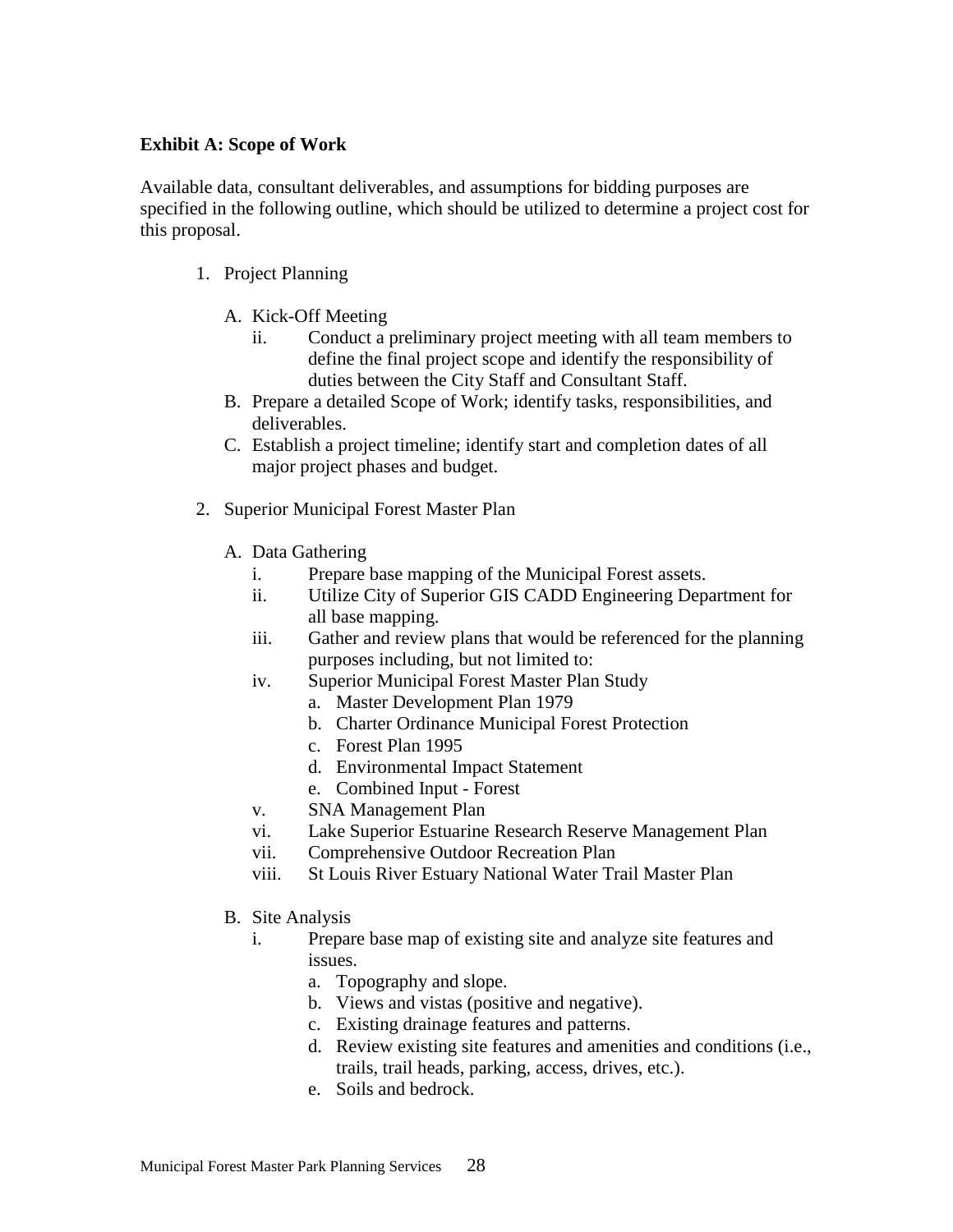f. Major vegetation types and locations.

a. Age/health of stands

- g. Environmentally sensitive areas.
- h. Gather data on wildlife types and locations
- i. Existing vehicle access points.
- j. Internal and external traffic circulation.
- k. Parking opportunities.
- l. Existing and potential pedestrian circulation linkages.
- m. Utility locations and existing infrastructure locations.
- n. Adjacent property uses and impacts.
- o. ADA compliance.
- p. Cultural and historical site analysis.
- q. Invasive species concentrations.
- C. Needs Assessment
	- i. Meet with city to discuss existing and proposed uses for Superior Municipal Forest.
	- ii. Meet with community, via three listening session including user groups, service clubs, etc.
		- a. Review flow of users throughout Municipal Forest.
		- b. Discuss and document new amenities for Municipal Forest.
		- c. Trail revisions, new trails and review trail surface options.
		- d. Parking and access improvements.
		- e. Etc.
	- iii. Present list of need criteria for review and input.
	- iv. Develop final list of needs to be considered in conceptual plan development within the Municipal Forest
	- v. Develop list of uses, suggestions, maintenance requirements, etc. Obtain approval of list, from City, for possible inclusion into planning process.
		- a. Develop assessment of the forest as a biological system. Stand regeneration
		- b. Field encroachment
	- vi. Present threats to the function of the forest as an Urban Forest.
	- vii. Develop assessment of the available forest products resources
- D. Concept Plan Development
	- i. Provide up to three (3) concept plan layouts, which combine all elements from the site analysis and development program.
	- ii. Workshop Session online or at City of superior to discuss/review the following:
		- a. Design appeal.
		- b. Accessibility.
		- c. Phasing considerations.
		- d. Environmental impacts.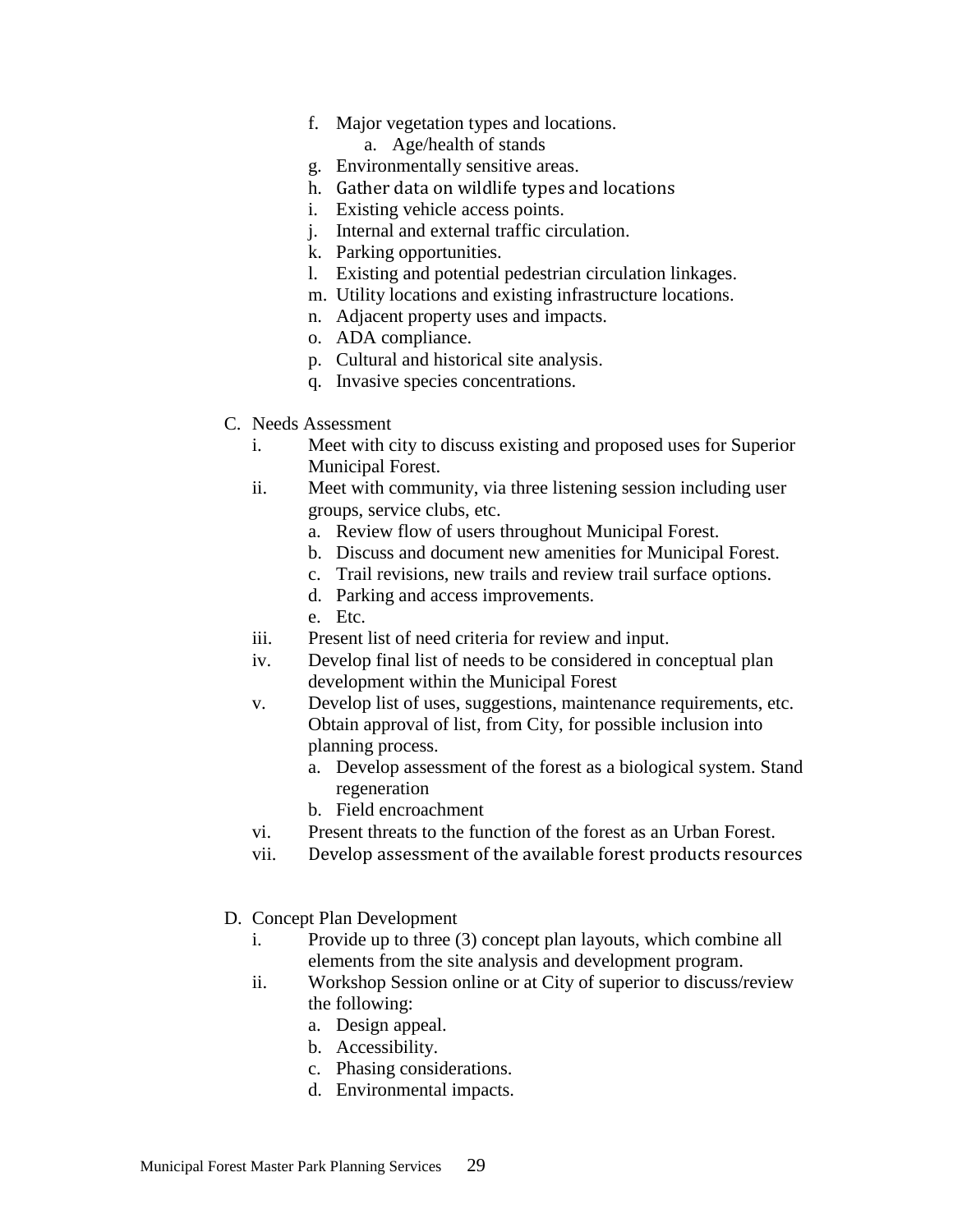- e. Parking issues.
- f. Implementation and constructability.
- g. Operational impacts and maintenance considerations.
- iii. Document positive and negative input into Conceptual Plan development.
- E. Refine Conceptual Plan and review preliminary cost estimates with City.
- F. Review Conceptual plan and final cost estimates and develop phasing plan.
- G. Provide preferred Conceptual Plan drawing which incorporates input from concept development  $(22" \times 34"$  or  $24" \times 36"$ ).
- H. Present Final Master Plan to City for review and approval.
- I. Submit line item cost estimates for all improvements, based on 2021 construction costs of similar projects completed.
- J. Submit phasing development scenario.
- K. Provide one (1)  $22''$  x  $34''$  or  $24''$  x  $36''$  color rendering of the final Master Plan.
- 3. Consultant shall identify Project Team and key responsibilities.

Linda Cadotte, MPA, CPRP, CPSI City of Superior Director of Parks, Recreations & Forestry Key Responsibilities:

- Primary interface with consultant staff.
- Key contact for providing direction on project scope, schedule and budget from City Perspective.
- Provide historical perspective on current forest planning and development process.
- Coordinate staff and public meetings with Consultant throughout project process.
- Provide critical evaluation of park planning process for the Municipal Forest.
- 4. Attendance at Urban Forestry Tree Board and City Council Meetings.
	- A. Meet periodically, throughout the planning process, to meet with City Staff and project team members to review findings, plan components, and update schedule.